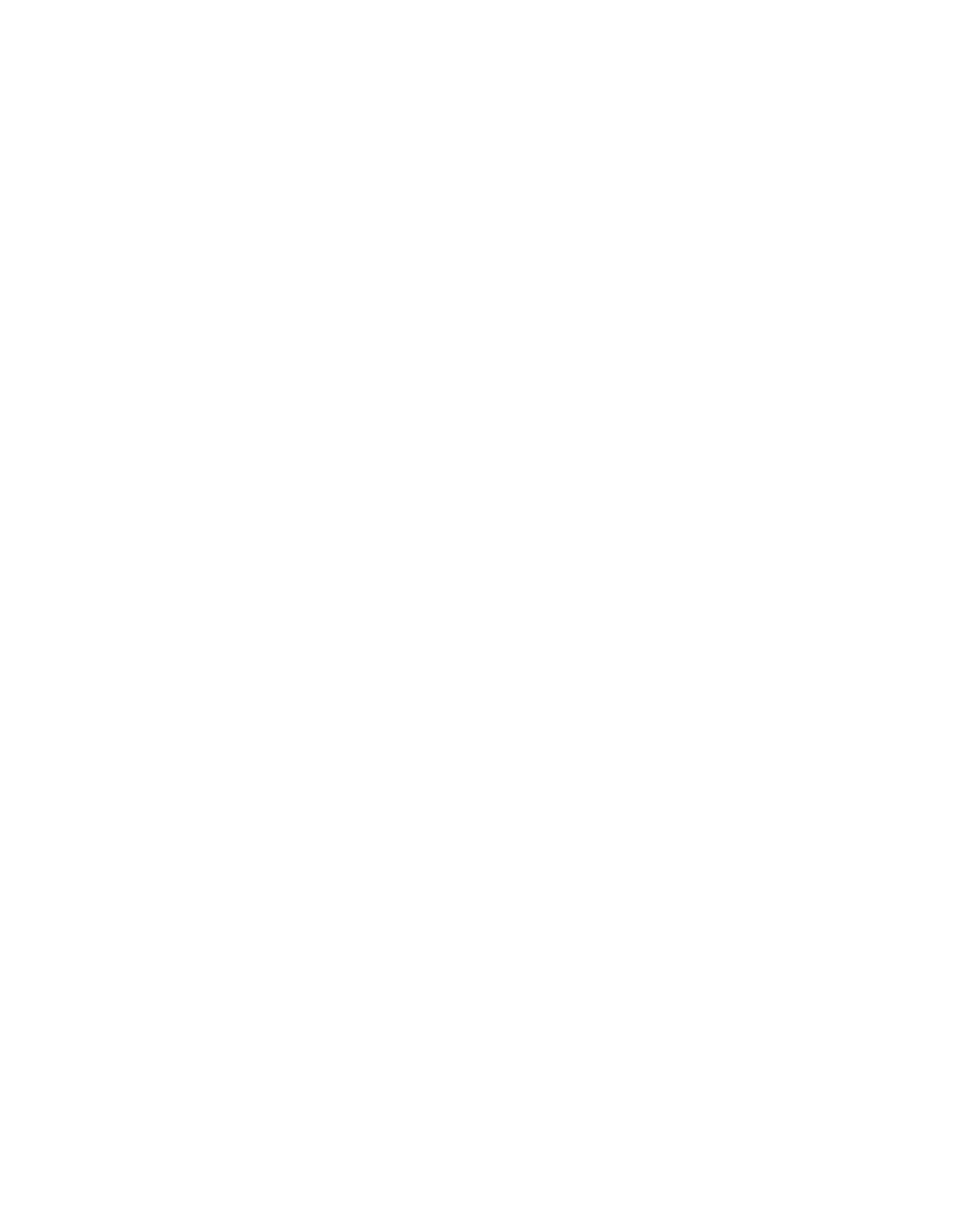| <b>INPUT: ROADWAYS</b> |
|------------------------|
|------------------------|

**<Project Name?>**

| <organization?></organization?> |                              |                         |                |                               | 23 August 2016 |      |                     |                                               |                 |             |         |
|---------------------------------|------------------------------|-------------------------|----------------|-------------------------------|----------------|------|---------------------|-----------------------------------------------|-----------------|-------------|---------|
| <analysis by?=""></analysis>    |                              |                         |                |                               | <b>TNM 2.5</b> |      |                     |                                               |                 |             |         |
| <b>INPUT: ROADWAYS</b>          |                              |                         |                |                               |                |      |                     | Average pavement type shall be used unless    |                 |             |         |
| <b>PROJECT/CONTRACT:</b>        | <project name?=""></project> |                         |                |                               |                |      |                     | a State highway agency substantiates the use  |                 |             |         |
| <b>RUN:</b>                     |                              | Kaiser Irwindale_CalRun |                |                               |                |      |                     | of a different type with the approval of FHWA |                 |             |         |
| Roadway                         |                              | <b>Points</b>           |                |                               |                |      |                     |                                               |                 |             |         |
| Name                            | Width                        | <b>Name</b>             | No.            | <b>Coordinates (pavement)</b> |                |      | <b>Flow Control</b> |                                               |                 | Segment     |         |
|                                 |                              |                         |                | X                             | Υ              | Iz.  | <b>Control</b>      | <b>Speed</b>                                  | Percent         | Pvmt        | ∣On     |
|                                 |                              |                         |                |                               |                |      | <b>Device</b>       | <b>Constraint</b>                             | <b>Vehicles</b> | <b>Type</b> | Struct? |
|                                 |                              |                         |                |                               |                |      |                     |                                               | <b>Affected</b> |             |         |
|                                 |                              |                         |                | ft                            |                | lft  |                     | mph                                           | %               |             |         |
| Ramona Blvd_W                   | 80.0                         | point1                  |                | 0.0                           | 0.0            | 0.00 |                     |                                               |                 | Average     |         |
|                                 |                              | point2                  | $\overline{2}$ | 1,680.0                       | 0.0            | 0.00 |                     |                                               |                 |             |         |
| Schabarum Ave                   | 50.0                         | point3                  | $\mathbf{3}$   | 560.0                         | 1.0            | 0.00 |                     |                                               |                 | Average     |         |
|                                 |                              | point4                  | 4              | 560.0                         | 880.0          | 0.00 |                     |                                               |                 |             |         |
| Syracuse Ave                    | 40.0                         | point <sub>5</sub>      | 5              | 560.0                         | $-1.0$         | 0.00 |                     |                                               |                 | Average     |         |
|                                 |                              | point <sub>6</sub>      | $6 \mid$       | 560.0                         | $-880.0$       | 0.00 |                     |                                               |                 |             |         |
| Francisquito Ave_N              | 50.0                         | point7                  | 7              | 2,635.0                       | 1.0            | 0.00 |                     |                                               |                 | Average     |         |
|                                 |                              | point <sub>8</sub>      | 8              | 2,635.0                       | 430.0          | 0.00 |                     |                                               |                 |             |         |
| Francisquito Ave_S              | 60.0                         | point9                  | $\overline{9}$ | 2,635.0                       | $-1.0$         | 0.00 |                     |                                               |                 | Average     |         |
|                                 |                              | point10                 | 10             | 2,635.0                       | $-880.0$       | 0.00 |                     |                                               |                 |             |         |
| Ramona Blvd_E                   | 80.0                         | point11                 | 11             | 1,681.0                       | 0.0            | 0.00 |                     |                                               |                 | Average     |         |
|                                 |                              | point12                 | 12             | 3,360.0                       | 0.0            | 0.00 |                     |                                               |                 |             |         |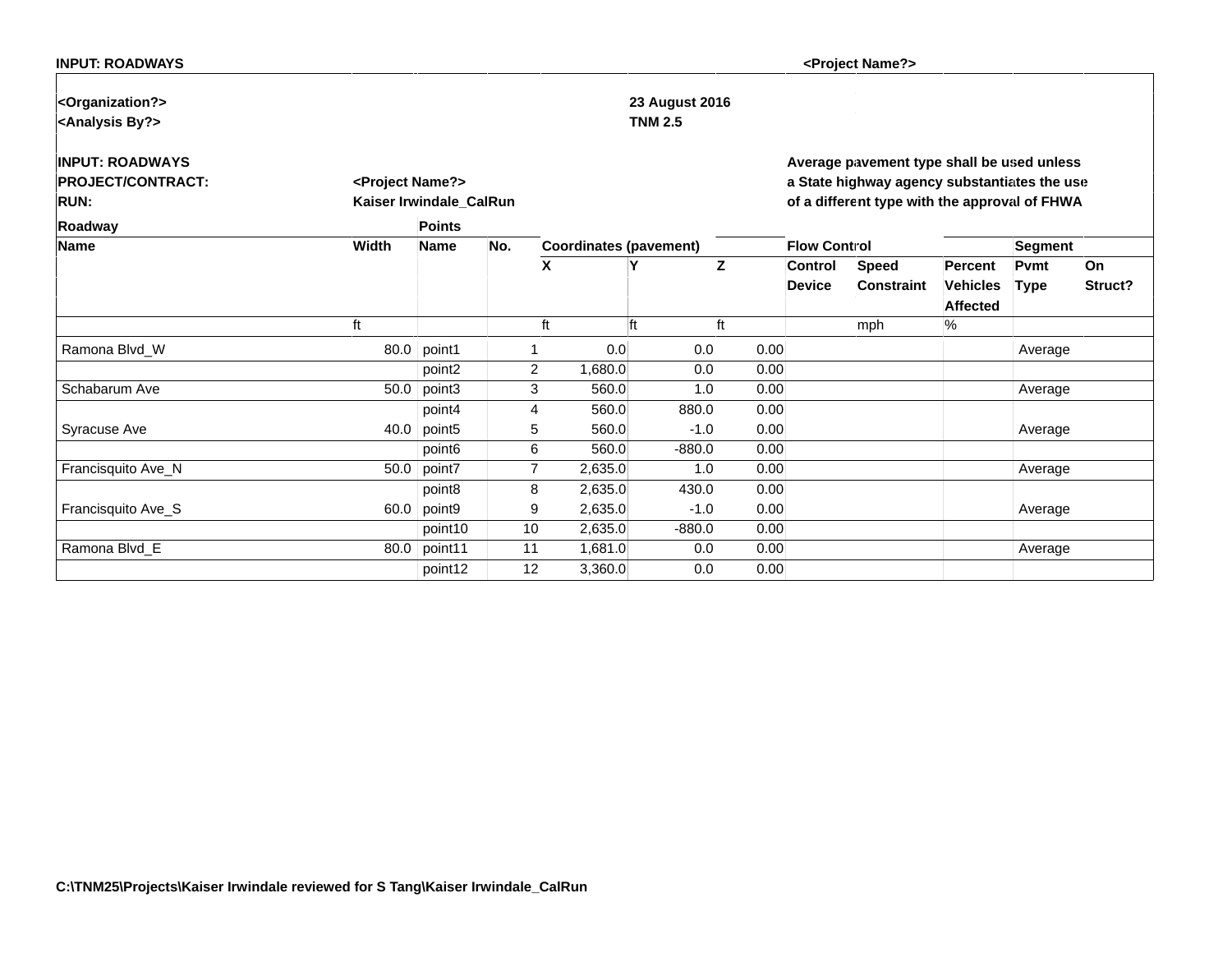| <b>INPUT: TRAFFIC FOR LAeq1h Volumes</b> |                              |                |              |                 |                       |                | <project name?=""></project> |                 |                |                |                    |                |
|------------------------------------------|------------------------------|----------------|--------------|-----------------|-----------------------|----------------|------------------------------|-----------------|----------------|----------------|--------------------|----------------|
| <organization?></organization?>          |                              |                |              |                 | <b>23 August 2016</b> |                |                              |                 |                |                |                    |                |
| <analysis by?=""></analysis>             |                              |                |              | <b>TNM 2.5</b>  |                       |                |                              |                 |                |                |                    |                |
| <b>INPUT: TRAFFIC FOR LAeq1h Volumes</b> |                              |                |              |                 |                       |                |                              |                 |                |                |                    |                |
| <b>PROJECT/CONTRACT:</b>                 | <project name?=""></project> |                |              |                 |                       |                |                              |                 |                |                |                    |                |
| <b>RUN:</b>                              | Kaiser Irwindale_CalRun      |                |              |                 |                       |                |                              |                 |                |                |                    |                |
| Roadway                                  | <b>Points</b>                |                |              |                 |                       |                |                              |                 |                |                |                    |                |
| <b>Name</b>                              | <b>Name</b>                  | No.            | Segment      |                 |                       |                |                              |                 |                |                |                    |                |
|                                          |                              |                | <b>Autos</b> |                 | <b>MTrucks</b>        |                | <b>HTrucks</b>               |                 | <b>Buses</b>   |                | <b>Motorcycles</b> |                |
|                                          |                              |                | V            | lS.             | V                     | S              | ١v                           | S               | V              | ls.            | V                  | $\vert$ S      |
|                                          |                              |                | veh/hr       | mph             | veh/hr                | mph            | veh/hr                       | mph             | veh/hr         | mph            | veh/hr             | mph            |
| Ramona Blvd_W                            | point1                       |                | 1392         | 40              | 40                    | 40             | 36                           | 40              | 12             | 40             | 0                  | $\overline{0}$ |
|                                          | point2                       | $\overline{2}$ |              |                 |                       |                |                              |                 |                |                |                    |                |
| Schabarum Ave                            | point3                       | 3              | 144          | 30 <sup>°</sup> | 8 <sup>1</sup>        | 30             | 8 <sup>1</sup>               | 30 <sup>°</sup> | $\Omega$       | $\Omega$       | 0                  | $\Omega$       |
|                                          | point4                       | 4              |              |                 |                       |                |                              |                 |                |                |                    |                |
| Syracuse Ave                             | point <sub>5</sub>           | 5              | $\Omega$     | $\Omega$        | $\Omega$              | $\Omega$       | $\overline{0}$               | $\Omega$        | $\Omega$       | $\Omega$       | 0                  | $\overline{0}$ |
|                                          | point <sub>6</sub>           | 6              |              |                 |                       |                |                              |                 |                |                |                    |                |
| Francisquito Ave_N                       | point7                       | $\overline{7}$ | $\Omega$     | $\Omega$        | $\overline{0}$        | $\overline{0}$ | $\overline{0}$               | $\Omega$        | $\overline{0}$ | 0              | 0                  | $\mathbf 0$    |
|                                          | point8                       | 8              |              |                 |                       |                |                              |                 |                |                |                    |                |
| Francisquito Ave_S                       | point9                       | 9              | $\Omega$     | $\Omega$        | $\Omega$              | $\Omega$       | $\overline{0}$               | $\Omega$        | $\Omega$       | 0              | 0                  | $\Omega$       |
|                                          | point10                      | 10             |              |                 |                       |                |                              |                 |                |                |                    |                |
| Ramona Blvd_E                            | point11                      | 11             | 1376         | 40              | 36                    | 40             | 16                           | 40              | $\Omega$       | $\overline{0}$ | $\boldsymbol{0}$   | $\overline{0}$ |
|                                          | point12                      | 12             |              |                 |                       |                |                              |                 |                |                |                    |                |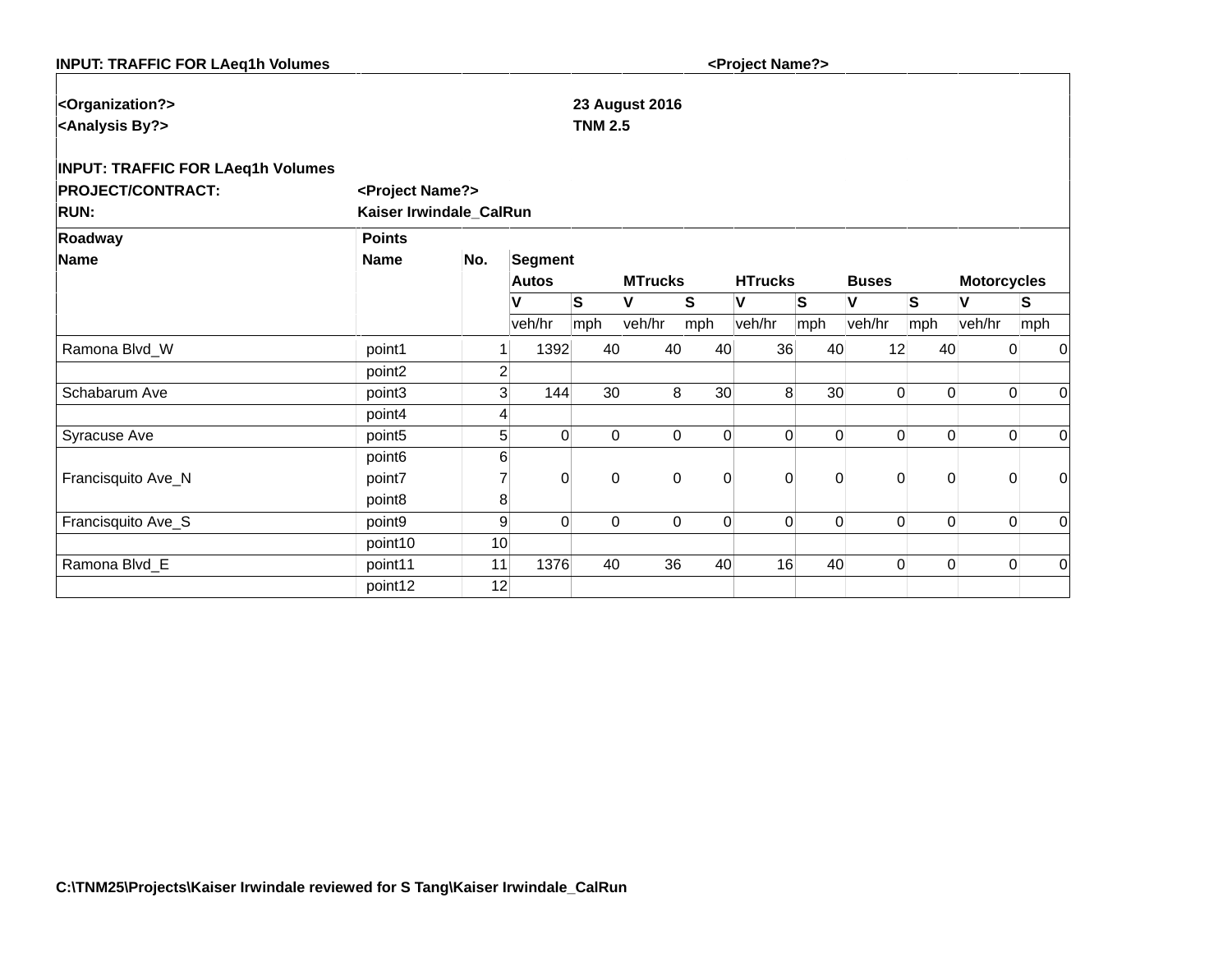| <b>INPUT: RECEIVERS</b>         |                              |                           |     |         |      |                       |                 | <project name?=""></project> |                                        |           |               |
|---------------------------------|------------------------------|---------------------------|-----|---------|------|-----------------------|-----------------|------------------------------|----------------------------------------|-----------|---------------|
| <organization?></organization?> |                              |                           |     |         |      | <b>23 August 2016</b> |                 |                              |                                        |           |               |
| <analysis by?=""></analysis>    |                              |                           |     |         |      | <b>TNM 2.5</b>        |                 |                              |                                        |           |               |
| <b>INPUT: RECEIVERS</b>         |                              |                           |     |         |      |                       |                 |                              |                                        |           |               |
| <b>PROJECT/CONTRACT:</b>        | <project name?=""></project> |                           |     |         |      |                       |                 |                              |                                        |           |               |
| <b>RUN:</b>                     |                              | Kaiser Irwindale_CalRun   |     |         |      |                       |                 |                              |                                        |           |               |
| Receiver                        |                              |                           |     |         |      |                       |                 |                              |                                        |           |               |
| Name                            | No.                          | #DUs Coordinates (ground) |     |         |      | <b>Height</b>         |                 |                              | <b>Input Sound Levels and Criteria</b> |           | <b>Active</b> |
|                                 |                              | X                         |     | Z       |      | above                 | <b>Existing</b> | <b>Impact Criteria</b>       |                                        | <b>NR</b> | in            |
|                                 |                              |                           |     |         |      | Ground                | LAeq1h          | LAeq1h                       | Sub'l                                  | Goal      | Calc.         |
|                                 |                              | ft                        | lft | ft      |      | ft                    | dBA             | dBA                          | dB                                     | dB        |               |
| M <sub>1</sub> a                |                              | 560.0                     |     | 1,115.0 | 0.00 | 5.00                  | 59.60           | 66                           | 10.0                                   | 8.0       | Υ             |
| M <sub>1</sub> b                | $\overline{c}$               | 180.0                     |     | 1,050.0 | 0.00 | 5.00                  | 78.20           | 66                           | 10.0                                   | 8.0       | Y             |
| M <sub>2</sub>                  | 3                            | 2,035.0                   |     | 111.0   | 0.00 | 5.00                  | 65.60           | 66                           | 10.0                                   | 8.0       | Υ             |
| M3                              | 5                            | 390.0                     |     | 151.0   | 0.00 | 5.00                  | 60.80           | 66                           | 10.0                                   | 8.0       | Y             |
| M4                              | 6 <sup>1</sup>               | 940.0                     |     | $-53.0$ | 0.00 | 5.00                  | 70.40           | 66                           | 10.0                                   | 8.0       | Υ             |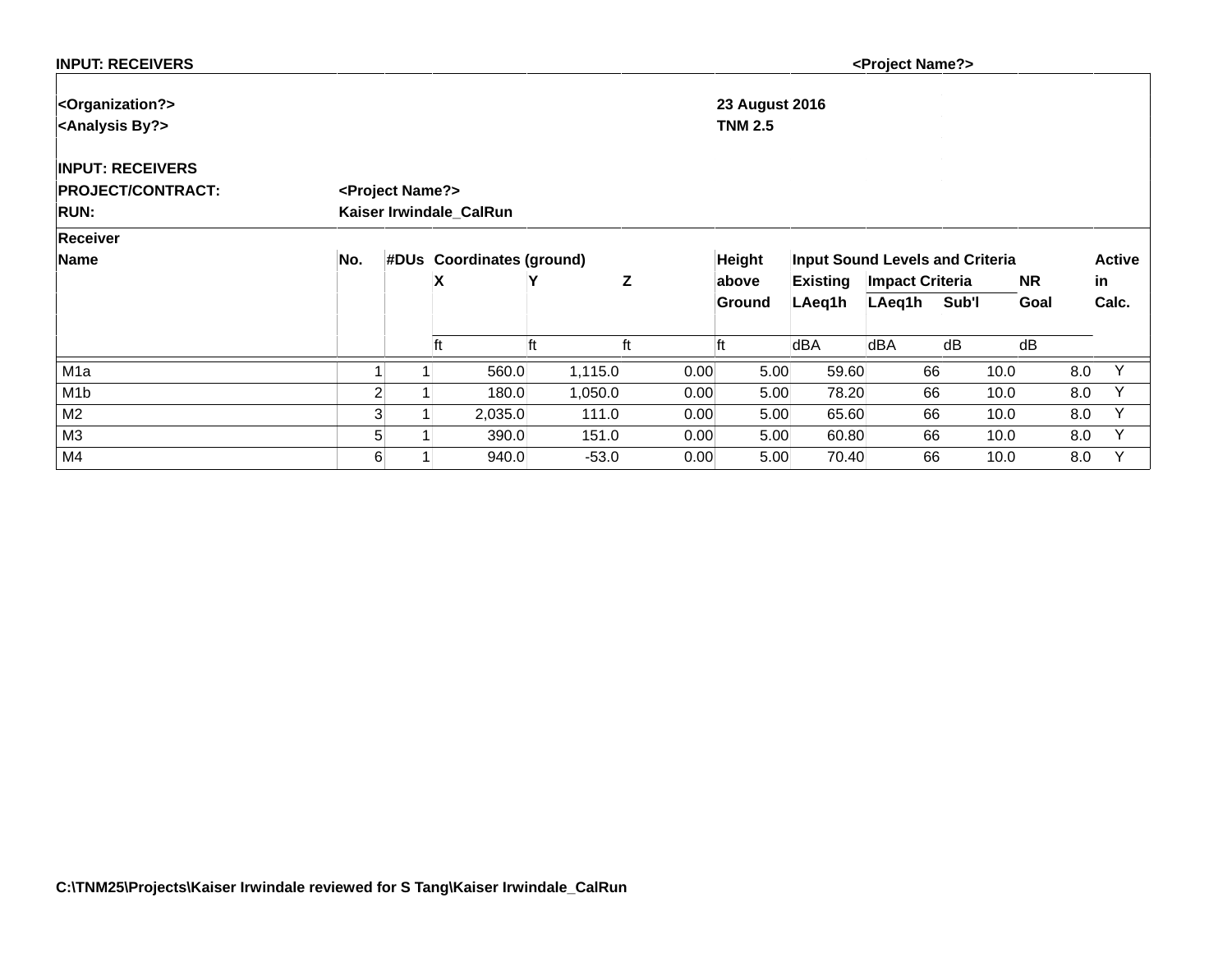| <b>RESULTS: SOUND LEVELS</b>                                     |     |                |                              |                   |            |     |                        | <project name?=""></project>            |             |                                              |                        |      |       |                   |
|------------------------------------------------------------------|-----|----------------|------------------------------|-------------------|------------|-----|------------------------|-----------------------------------------|-------------|----------------------------------------------|------------------------|------|-------|-------------------|
| <organization?><br/><analysis by?=""></analysis></organization?> |     |                |                              |                   |            |     |                        | <b>23 August 2016</b><br><b>TNM 2.5</b> |             |                                              |                        |      |       |                   |
|                                                                  |     |                |                              |                   |            |     |                        | <b>Calculated with TNM 2.5</b>          |             |                                              |                        |      |       |                   |
| <b>RESULTS: SOUND LEVELS</b>                                     |     |                |                              |                   |            |     |                        |                                         |             |                                              |                        |      |       |                   |
| <b>PROJECT/CONTRACT:</b>                                         |     |                | <project name?=""></project> |                   |            |     |                        |                                         |             |                                              |                        |      |       |                   |
| <b>RUN:</b>                                                      |     |                | Kaiser Irwindale_CalRun      |                   |            |     |                        |                                         |             |                                              |                        |      |       |                   |
| <b>BARRIER DESIGN:</b>                                           |     |                | <b>INPUT HEIGHTS</b>         |                   |            |     |                        |                                         |             | Average pavement type shall be used unless   |                        |      |       |                   |
|                                                                  |     |                |                              |                   |            |     |                        |                                         |             | a State highway agency substantiates the use |                        |      |       |                   |
| <b>ATMOSPHERICS:</b>                                             |     |                | 68 deg F, 50% RH             |                   |            |     |                        |                                         |             | of a different type with approval of FHWA.   |                        |      |       |                   |
| <b>Receiver</b>                                                  |     |                |                              |                   |            |     |                        |                                         |             |                                              |                        |      |       |                   |
| <b>Name</b>                                                      | No. | #DUs           | <b>Existing</b>              | <b>No Barrier</b> |            |     |                        |                                         |             | <b>With Barrier</b>                          |                        |      |       |                   |
|                                                                  |     |                | LAeq1h                       | LAeg1h            |            |     | Increase over existing |                                         | <b>Type</b> | <b>Calculated</b>                            | <b>Noise Reduction</b> |      |       |                   |
|                                                                  |     |                |                              | <b>Calculated</b> | Crit'n     |     | <b>Calculated</b>      | Crit'n                                  | Impact      | LAeq1h                                       | <b>Calculated</b>      | Goal |       | <b>Calculated</b> |
|                                                                  |     |                |                              |                   |            |     |                        | Sub'l Inc                               |             |                                              |                        |      | minus |                   |
|                                                                  |     |                |                              |                   |            |     |                        |                                         |             |                                              |                        |      | Goal  |                   |
|                                                                  |     |                | dBA                          | dBA               | dBA        |     | dB                     | dB                                      |             | dBA                                          | dB                     | dB   | dB    |                   |
| M <sub>1</sub> a                                                 |     |                | 59.6                         | 43.4              |            | 66  | $-16.2$                | 10                                      | ----        | 43.4                                         | 0.0                    |      | 8     | $-8.0$            |
| M <sub>1</sub> b                                                 |     | $\overline{2}$ | 78.2                         | 43.3              |            | 66  | $-34.9$                | 10                                      | ----        | 43.3                                         | 0.0                    |      | 8     | $-8.0$            |
| M <sub>2</sub>                                                   |     | 3              | 65.6                         | 63.7              |            | 66  | $-1.9$                 | 10                                      | ----        | 63.7                                         | 0.0                    |      | 8     | $-8.0$            |
| M <sub>3</sub>                                                   |     | 5              | 60.8                         | 62.8              |            | 66  | 2.0                    | 10                                      | ----        | 62.8                                         | 0.0                    |      | 8     | $-8.0$            |
| M4                                                               |     | 6 <sup>1</sup> | 70.4                         | 68.4              |            | 66  | $-2.0$                 | 10                                      | Snd Lvl     | 68.4                                         | 0.0                    |      | 8     | $-8.0$            |
| <b>Dwelling Units</b>                                            |     | # DUs          | <b>Noise Reduction</b>       |                   |            |     |                        |                                         |             |                                              |                        |      |       |                   |
|                                                                  |     |                | Min                          | Avg               | <b>Max</b> |     |                        |                                         |             |                                              |                        |      |       |                   |
|                                                                  |     |                | dB                           | dB                | dB         |     |                        |                                         |             |                                              |                        |      |       |                   |
| All Selected                                                     |     | 5 <sup>1</sup> | 0.0                          |                   | 0.0        | 0.0 |                        |                                         |             |                                              |                        |      |       |                   |
| All Impacted                                                     |     |                | 0.0                          | 0.0               |            | 0.0 |                        |                                         |             |                                              |                        |      |       |                   |
| All that meet NR Goal                                            |     | $\Omega$       | 0.0                          | 0.0               |            | 0.0 |                        |                                         |             |                                              |                        |      |       |                   |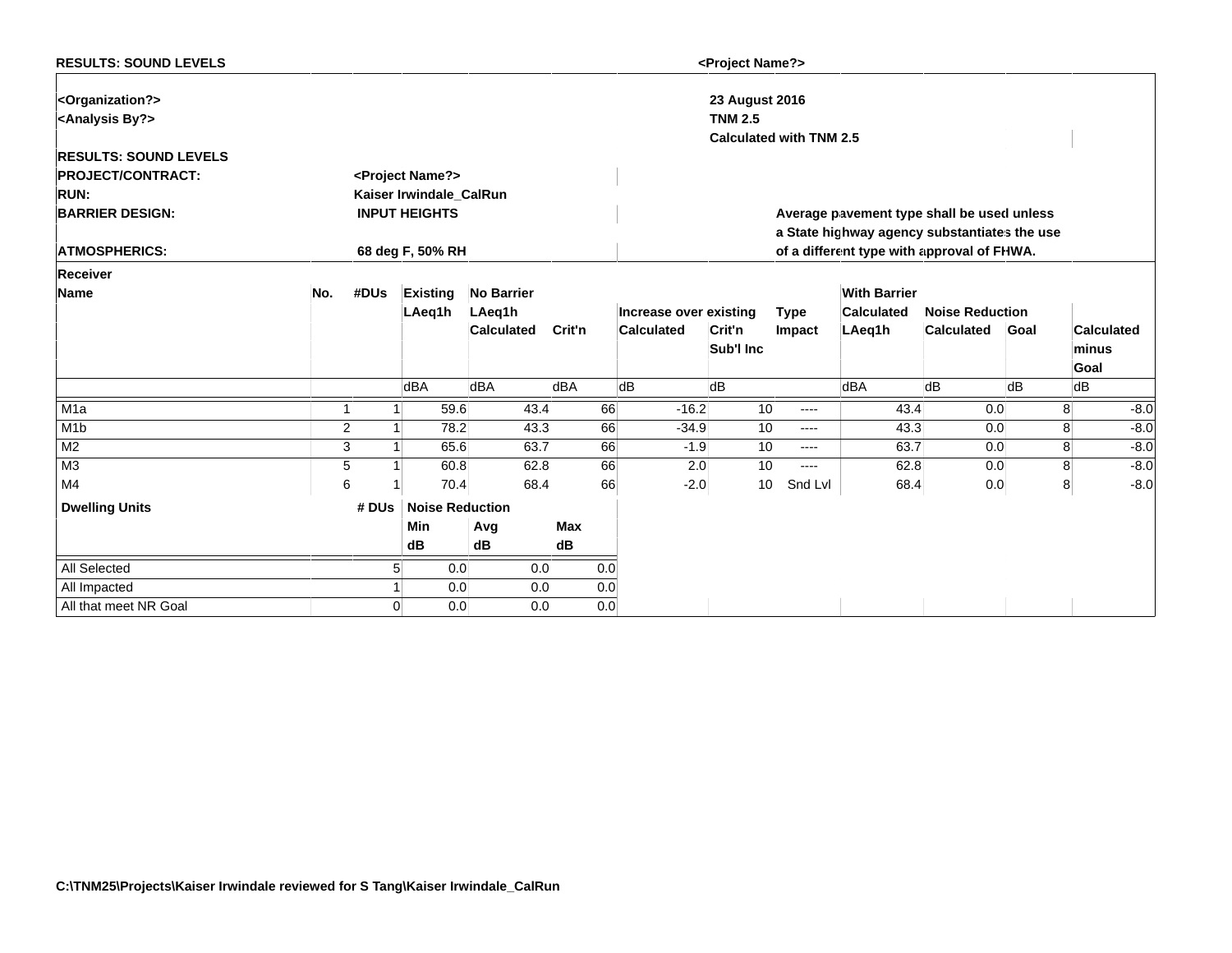| <b>INPUT: ROADWAYS</b> |
|------------------------|

**<Project Name?>**

|       |                    |                                                                                                                                                               |                           | <b>TNM 2.5</b>                                                 |                                                                                                                                                       |                                                                                                                        |                                                                                              |                     |             |                                                                                                                                                        |
|-------|--------------------|---------------------------------------------------------------------------------------------------------------------------------------------------------------|---------------------------|----------------------------------------------------------------|-------------------------------------------------------------------------------------------------------------------------------------------------------|------------------------------------------------------------------------------------------------------------------------|----------------------------------------------------------------------------------------------|---------------------|-------------|--------------------------------------------------------------------------------------------------------------------------------------------------------|
|       |                    |                                                                                                                                                               |                           |                                                                |                                                                                                                                                       |                                                                                                                        |                                                                                              |                     |             |                                                                                                                                                        |
|       |                    |                                                                                                                                                               |                           |                                                                |                                                                                                                                                       |                                                                                                                        |                                                                                              |                     |             |                                                                                                                                                        |
|       |                    |                                                                                                                                                               |                           |                                                                |                                                                                                                                                       |                                                                                                                        |                                                                                              |                     |             |                                                                                                                                                        |
|       |                    |                                                                                                                                                               |                           |                                                                |                                                                                                                                                       |                                                                                                                        |                                                                                              |                     |             |                                                                                                                                                        |
|       | <b>Points</b>      |                                                                                                                                                               |                           |                                                                |                                                                                                                                                       |                                                                                                                        |                                                                                              |                     |             |                                                                                                                                                        |
| Width | <b>Name</b>        | No.                                                                                                                                                           |                           |                                                                |                                                                                                                                                       |                                                                                                                        |                                                                                              |                     |             |                                                                                                                                                        |
|       |                    |                                                                                                                                                               | x                         | Υ                                                              | ΙZ                                                                                                                                                    | <b>Control</b>                                                                                                         | <b>Speed</b>                                                                                 | Percent             | Pvmt        | <b>On</b>                                                                                                                                              |
|       |                    |                                                                                                                                                               |                           |                                                                |                                                                                                                                                       | <b>Device</b>                                                                                                          | <b>Constraint</b>                                                                            | <b>Vehicles</b>     | <b>Type</b> | Struct?                                                                                                                                                |
|       |                    |                                                                                                                                                               |                           |                                                                |                                                                                                                                                       |                                                                                                                        |                                                                                              | <b>Affected</b>     |             |                                                                                                                                                        |
|       |                    |                                                                                                                                                               | lft                       | ft                                                             | lft                                                                                                                                                   |                                                                                                                        | mph                                                                                          | %                   |             |                                                                                                                                                        |
|       |                    |                                                                                                                                                               |                           |                                                                |                                                                                                                                                       |                                                                                                                        |                                                                                              |                     | Average     |                                                                                                                                                        |
|       | point2             |                                                                                                                                                               |                           |                                                                |                                                                                                                                                       |                                                                                                                        |                                                                                              |                     |             |                                                                                                                                                        |
|       | point3             |                                                                                                                                                               |                           |                                                                |                                                                                                                                                       |                                                                                                                        |                                                                                              |                     | Average     |                                                                                                                                                        |
|       | point4             |                                                                                                                                                               |                           |                                                                |                                                                                                                                                       |                                                                                                                        |                                                                                              |                     |             |                                                                                                                                                        |
|       |                    |                                                                                                                                                               |                           |                                                                |                                                                                                                                                       |                                                                                                                        |                                                                                              |                     | Average     |                                                                                                                                                        |
|       | point <sub>6</sub> |                                                                                                                                                               |                           |                                                                |                                                                                                                                                       |                                                                                                                        |                                                                                              |                     |             |                                                                                                                                                        |
|       |                    |                                                                                                                                                               |                           |                                                                |                                                                                                                                                       |                                                                                                                        |                                                                                              |                     | Average     |                                                                                                                                                        |
|       | point <sub>8</sub> |                                                                                                                                                               |                           |                                                                |                                                                                                                                                       |                                                                                                                        |                                                                                              |                     |             |                                                                                                                                                        |
|       |                    |                                                                                                                                                               |                           |                                                                |                                                                                                                                                       |                                                                                                                        |                                                                                              |                     | Average     |                                                                                                                                                        |
|       | point10            |                                                                                                                                                               |                           |                                                                |                                                                                                                                                       |                                                                                                                        |                                                                                              |                     |             |                                                                                                                                                        |
|       |                    |                                                                                                                                                               |                           |                                                                |                                                                                                                                                       |                                                                                                                        |                                                                                              |                     | Average     |                                                                                                                                                        |
|       | point12            |                                                                                                                                                               |                           |                                                                |                                                                                                                                                       |                                                                                                                        |                                                                                              |                     |             |                                                                                                                                                        |
|       |                    | <project name?=""><br/><math>80.0</math> point1<br/>50.0<br/>40.0 point5<br/><math>50.0</math> point7<br/><math>60.0</math> point9<br/>80.0 point11</project> | Kaiser Irwindale_Existing | 2<br>3<br>Δ<br>5<br>6<br>8<br>9<br>10 <sup>1</sup><br>11<br>12 | <b>Coordinates (pavement)</b><br>0.0<br>1,680.0<br>560.0<br>560.0<br>560.0<br>560.0<br>2,635.0<br>2,635.0<br>2,635.0<br>2,635.0<br>1,681.0<br>3,360.0 | 23 August 2016<br>0.0<br>0.0<br>1.0<br>880.0<br>$-1.0$<br>$-880.0$<br>1.0<br>430.0<br>$-1.0$<br>$-880.0$<br>0.0<br>0.0 | 0.00<br>0.00<br>0.00<br>0.00<br>0.00<br>0.00<br>0.00<br>0.00<br>0.00<br>0.00<br>0.00<br>0.00 | <b>Flow Control</b> |             | Average pavement type shall be used unless<br>a State highway agency substantiates the use<br>of a different type with the approval of FHWA<br>Segment |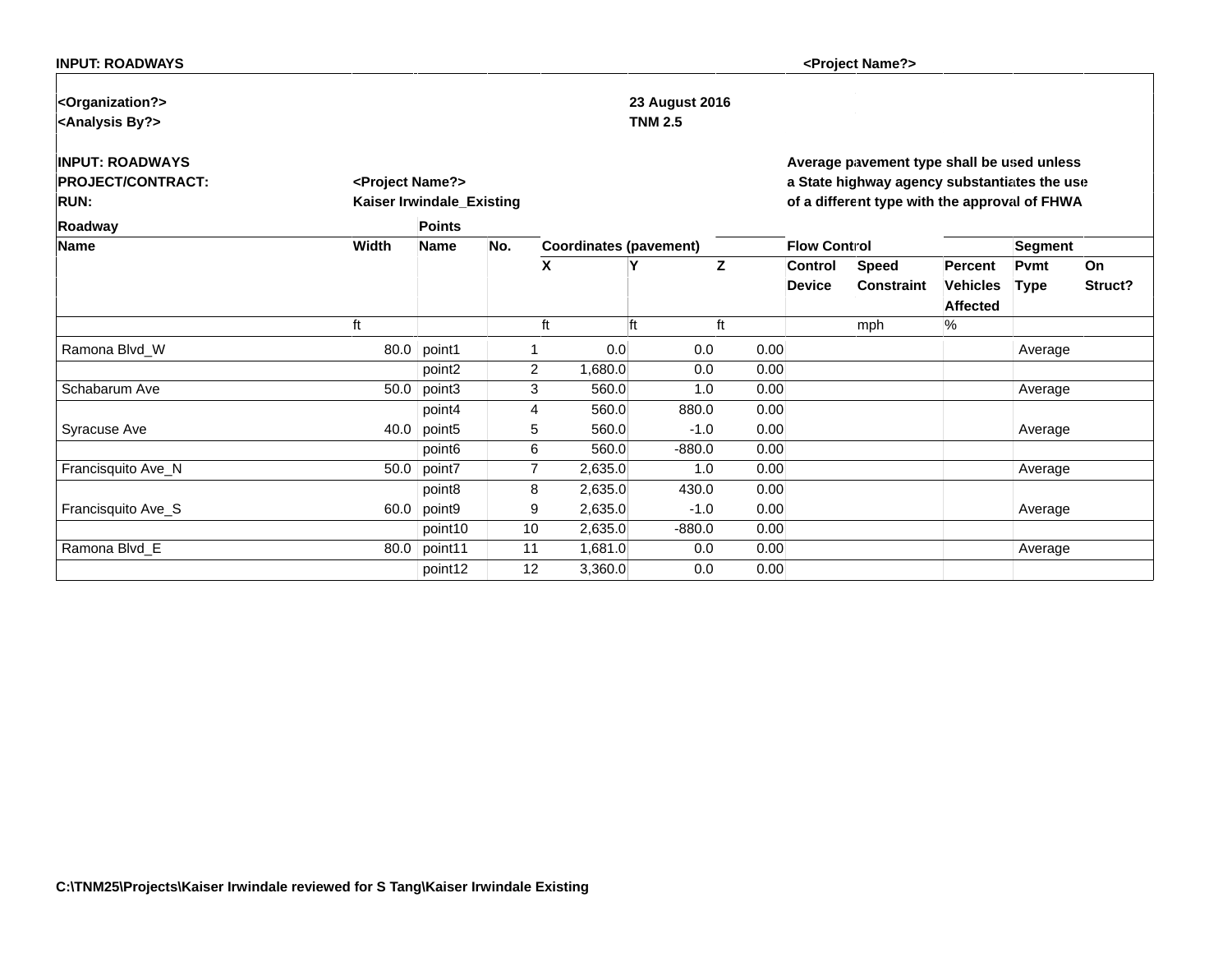| <b>INPUT: TRAFFIC FOR LAeq1h Volumes</b> |                              |                |              |                 |                       |          | <project name?=""></project> |                 |                |                            |                    |                |
|------------------------------------------|------------------------------|----------------|--------------|-----------------|-----------------------|----------|------------------------------|-----------------|----------------|----------------------------|--------------------|----------------|
| <organization?></organization?>          |                              |                |              |                 | <b>23 August 2016</b> |          |                              |                 |                |                            |                    |                |
| <analysis by?=""></analysis>             |                              |                |              | <b>TNM 2.5</b>  |                       |          |                              |                 |                |                            |                    |                |
| <b>INPUT: TRAFFIC FOR LAeq1h Volumes</b> |                              |                |              |                 |                       |          |                              |                 |                |                            |                    |                |
| <b>PROJECT/CONTRACT:</b>                 | <project name?=""></project> |                |              |                 |                       |          |                              |                 |                |                            |                    |                |
| <b>RUN:</b>                              | Kaiser Irwindale_Existing    |                |              |                 |                       |          |                              |                 |                |                            |                    |                |
| Roadway                                  | <b>Points</b>                |                |              |                 |                       |          |                              |                 |                |                            |                    |                |
| <b>Name</b>                              | <b>Name</b>                  | No.            | Segment      |                 |                       |          |                              |                 |                |                            |                    |                |
|                                          |                              |                | <b>Autos</b> |                 | <b>MTrucks</b>        |          | <b>HTrucks</b>               |                 | <b>Buses</b>   |                            | <b>Motorcycles</b> |                |
|                                          |                              |                | V            | lS.             | V                     | lS.      | ١v                           | S               | V              | ls.                        | V                  | $\vert$ S      |
|                                          |                              |                | veh/hr       | mph             | veh/hr                | mph      | veh/hr                       | mph             | veh/hr         | mph                        | veh/hr             | mph            |
| Ramona Blvd_W                            | point1                       |                | 5108         | 40              | 161                   | 40       | 108                          | 40              | $\overline{0}$ | $\overline{0}$             | 0                  | $\overline{0}$ |
|                                          | point2                       | $\overline{2}$ |              |                 |                       |          |                              |                 |                |                            |                    |                |
| Schabarum Ave                            | point3                       | 3              | 738          | 30 <sup>°</sup> | 23                    | 30       | 16                           | 30 <sup>°</sup> | $\Omega$       | $\Omega$                   | $\Omega$           | $\Omega$       |
|                                          | point4                       | 4              |              |                 |                       |          |                              |                 |                |                            |                    |                |
| Syracuse Ave                             | point <sub>5</sub>           | 5              | $\Omega$     | $\Omega$        | $\Omega$              | $\Omega$ | $\overline{0}$               | $\Omega$        | $\Omega$       | $\Omega$                   | 0                  | $\Omega$       |
|                                          | point <sub>6</sub>           | 6              |              |                 |                       |          |                              |                 |                |                            |                    |                |
| Francisquito Ave_N                       | point7                       | $\overline{7}$ | 124          | 35              | $\vert$               | 35       | $\overline{3}$               | 35              | $\overline{0}$ | 0                          | 0                  | $\Omega$       |
|                                          | point8                       | 8              |              |                 |                       |          |                              |                 |                |                            |                    |                |
| Francisquito Ave_S                       | point9                       | 9              | 875          | 35              | 28                    | 35       | 18                           | 35              | $\overline{0}$ | 0                          | 0                  | $\Omega$       |
|                                          | point10                      | 10             |              |                 |                       |          |                              |                 |                |                            |                    |                |
| Ramona Blvd_E                            | point11                      | 11             | 4281         | 40              | 135                   | 40       | 90                           | 40              |                | $\Omega$<br>$\overline{0}$ | $\boldsymbol{0}$   | $\overline{0}$ |
|                                          | point12                      | 12             |              |                 |                       |          |                              |                 |                |                            |                    |                |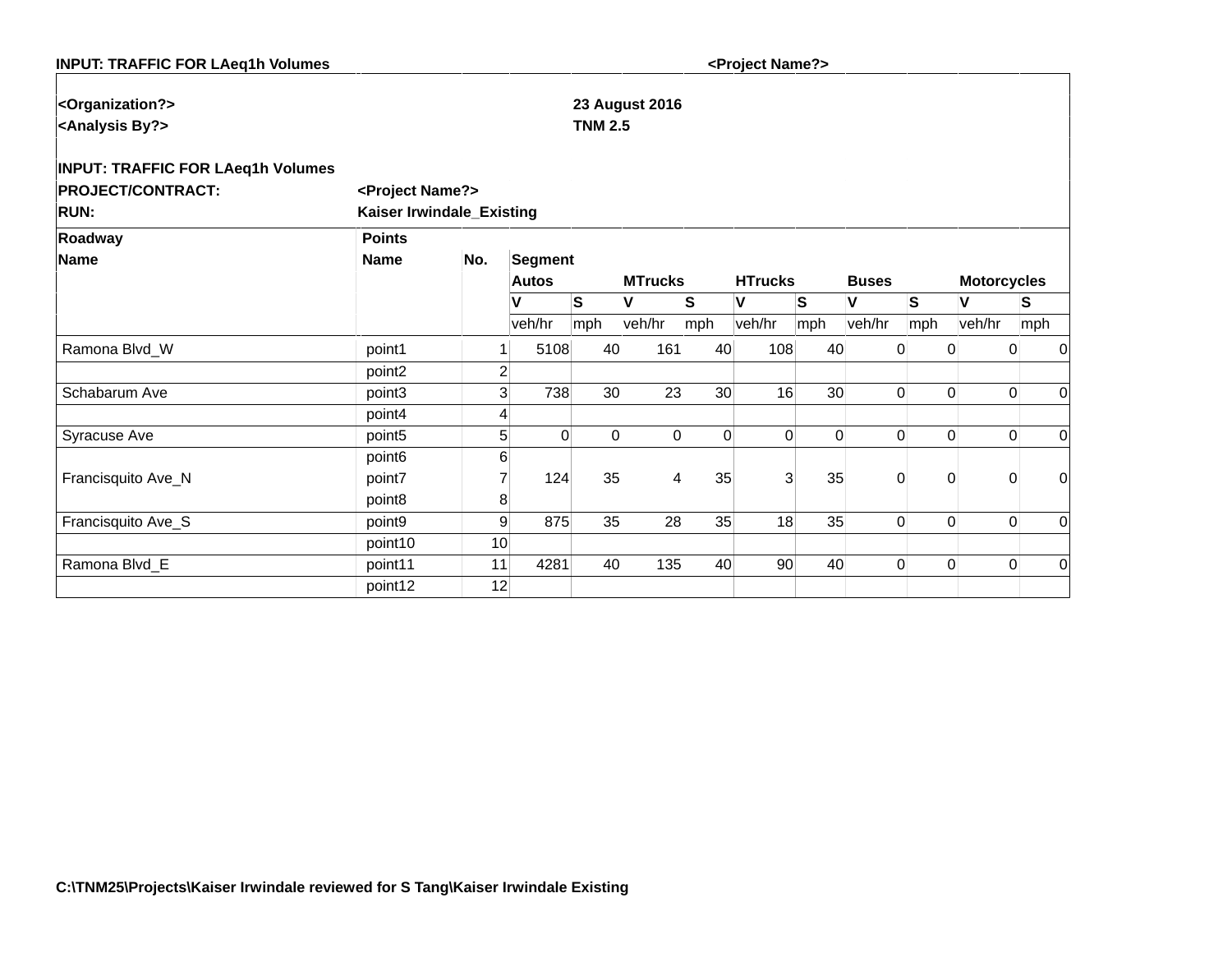| <b>INPUT: RECEIVERS</b>         |                |                              |    |                           |         |      |                       |      |                                        | <project name?=""></project> |       |      |           |               |
|---------------------------------|----------------|------------------------------|----|---------------------------|---------|------|-----------------------|------|----------------------------------------|------------------------------|-------|------|-----------|---------------|
| <organization?></organization?> |                |                              |    |                           |         |      | <b>23 August 2016</b> |      |                                        |                              |       |      |           |               |
| <analysis by?=""></analysis>    |                |                              |    |                           |         |      | <b>TNM 2.5</b>        |      |                                        |                              |       |      |           |               |
| <b>INPUT: RECEIVERS</b>         |                |                              |    |                           |         |      |                       |      |                                        |                              |       |      |           |               |
| <b>PROJECT/CONTRACT:</b>        |                | <project name?=""></project> |    |                           |         |      |                       |      |                                        |                              |       |      |           |               |
| <b>RUN:</b>                     |                |                              |    | Kaiser Irwindale_Existing |         |      |                       |      |                                        |                              |       |      |           |               |
| Receiver                        |                |                              |    |                           |         |      |                       |      |                                        |                              |       |      |           |               |
| Name                            | No.            |                              |    | #DUs Coordinates (ground) |         |      | <b>Height</b>         |      | <b>Input Sound Levels and Criteria</b> |                              |       |      |           | <b>Active</b> |
|                                 |                |                              | X  |                           |         | Z    | above                 |      | <b>Existing</b>                        | <b>Impact Criteria</b>       |       |      | <b>NR</b> | lin           |
|                                 |                |                              |    |                           |         |      | Ground                |      | LAeq1h                                 | LAeg1h                       | Sub'l |      | Goal      | Calc.         |
|                                 |                |                              | ft | lft                       |         | ft   |                       |      | dBA                                    | dBA                          | dB    |      | dB        |               |
| M <sub>1</sub> a                |                |                              |    | 560.0                     | 1,115.0 | 0.00 |                       | 5.00 | 59.60                                  |                              | 66    | 10.0 | 8.0       | Y             |
| M <sub>1</sub> b                | $\overline{2}$ |                              |    | 180.0                     | 1,050.0 | 0.00 |                       | 5.00 | 78.20                                  |                              | 66    | 10.0 | 8.0       | Y             |
| M <sub>2</sub>                  | 3              |                              |    | 2,035.0                   | 111.0   | 0.00 |                       | 5.00 | 65.60                                  |                              | 66    | 10.0 | 8.0       | Υ             |
| M <sub>3</sub>                  | 5              |                              |    | 390.0                     | 151.0   | 0.00 |                       | 5.00 | 60.80                                  |                              | 66    | 10.0 | 8.0       | Y             |
| M4                              | 6 <sup>1</sup> |                              |    | 940.0                     | $-53.0$ | 0.00 |                       | 5.00 | 70.40                                  |                              | 66    | 10.0 | 8.0       | v             |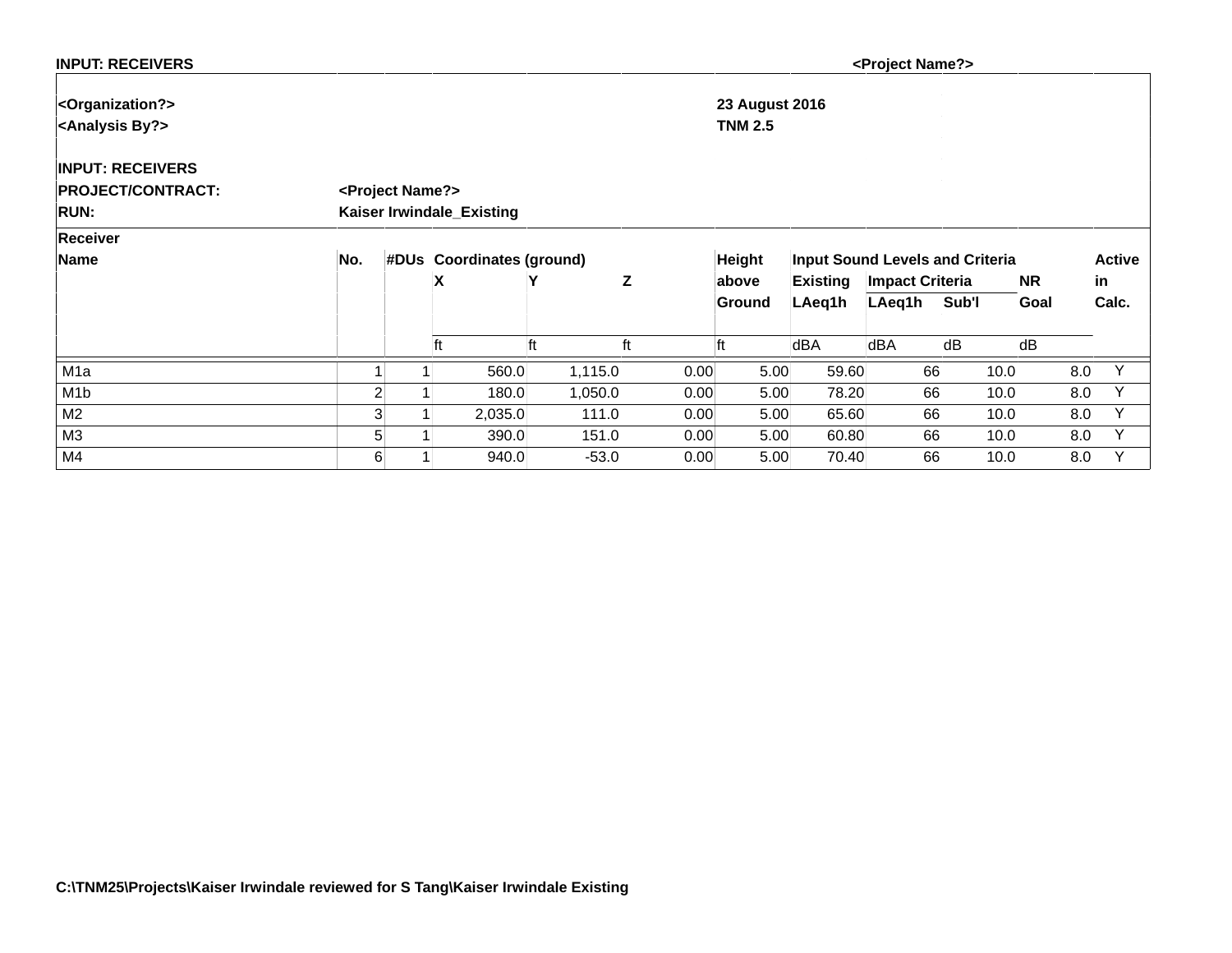| <b>RESULTS: SOUND LEVELS</b>                                     |                |                |                              |                   |            |     |                        | <project name?=""></project>            |             |                                              |                        |      |                   |        |
|------------------------------------------------------------------|----------------|----------------|------------------------------|-------------------|------------|-----|------------------------|-----------------------------------------|-------------|----------------------------------------------|------------------------|------|-------------------|--------|
| <organization?><br/><analysis by?=""></analysis></organization?> |                |                |                              |                   |            |     |                        | <b>23 August 2016</b><br><b>TNM 2.5</b> |             |                                              |                        |      |                   |        |
|                                                                  |                |                |                              |                   |            |     |                        | <b>Calculated with TNM 2.5</b>          |             |                                              |                        |      |                   |        |
| <b>RESULTS: SOUND LEVELS</b>                                     |                |                |                              |                   |            |     |                        |                                         |             |                                              |                        |      |                   |        |
| <b>PROJECT/CONTRACT:</b>                                         |                |                | <project name?=""></project> |                   |            |     |                        |                                         |             |                                              |                        |      |                   |        |
| <b>RUN:</b>                                                      |                |                | Kaiser Irwindale_Existing    |                   |            |     |                        |                                         |             |                                              |                        |      |                   |        |
| <b>BARRIER DESIGN:</b>                                           |                |                | <b>INPUT HEIGHTS</b>         |                   |            |     |                        |                                         |             | Average pavement type shall be used unless   |                        |      |                   |        |
|                                                                  |                |                |                              |                   |            |     |                        |                                         |             | a State highway agency substantiates the use |                        |      |                   |        |
| <b>ATMOSPHERICS:</b>                                             |                |                | 68 deg F, 50% RH             |                   |            |     |                        |                                         |             | of a different type with approval of FHWA.   |                        |      |                   |        |
| <b>Receiver</b>                                                  |                |                |                              |                   |            |     |                        |                                         |             |                                              |                        |      |                   |        |
| <b>Name</b>                                                      | No.            | #DUs           | <b>Existing</b>              | <b>No Barrier</b> |            |     |                        |                                         |             | <b>With Barrier</b>                          |                        |      |                   |        |
|                                                                  |                |                | LAeg1h                       | LAeg1h            |            |     | Increase over existing |                                         | <b>Type</b> | <b>Calculated</b>                            | <b>Noise Reduction</b> |      |                   |        |
|                                                                  |                |                |                              | <b>Calculated</b> | Crit'n     |     | <b>Calculated</b>      | Crit'n                                  | Impact      | LAeq1h                                       | <b>Calculated</b>      | Goal | <b>Calculated</b> |        |
|                                                                  |                |                |                              |                   |            |     |                        | Sub'l Inc                               |             |                                              |                        |      | minus             |        |
|                                                                  |                |                |                              |                   |            |     |                        |                                         |             |                                              |                        |      | Goal              |        |
|                                                                  |                |                | dBA                          | dBA               | dBA        |     | dB                     | dB                                      |             | dBA                                          | dB                     | dB   | dB                |        |
| M <sub>1</sub> a                                                 |                |                | 59.6                         | 48.5              |            | 66  | $-11.1$                | 10                                      | ----        | 48.5                                         | 0.0                    |      | 8                 | $-8.0$ |
| M <sub>1</sub> b                                                 | $\overline{2}$ |                | 78.2                         | 48.5              |            | 66  | $-29.7$                | 10                                      | ----        | 48.5                                         | 0.0                    |      | 8                 | $-8.0$ |
| M <sub>2</sub>                                                   | 3              |                | 65.6                         | 69.1              |            | 66  | 3.5                    | 10                                      | Snd Lvl     | 69.1                                         | 0.0                    |      | 8                 | $-8.0$ |
| M <sub>3</sub>                                                   | 5              |                | 60.8                         | 68.1              |            | 66  | 7.3                    | 10                                      | Snd Lvl     | 68.1                                         | 0.0                    |      | 8                 | $-8.0$ |
| M4                                                               |                | 6 <sup>1</sup> | 70.4                         | 73.7              |            | 66  | 3.3                    | 10                                      | Snd Lvl     | 73.7                                         | 0.0                    |      | 8                 | $-8.0$ |
| <b>Dwelling Units</b>                                            |                | # DUs          | <b>Noise Reduction</b>       |                   |            |     |                        |                                         |             |                                              |                        |      |                   |        |
|                                                                  |                |                | Min                          | Avg               | <b>Max</b> |     |                        |                                         |             |                                              |                        |      |                   |        |
|                                                                  |                |                | dB                           | dB                | dB         |     |                        |                                         |             |                                              |                        |      |                   |        |
| All Selected                                                     |                | 5 <sup>1</sup> | 0.0                          |                   | 0.0        | 0.0 |                        |                                         |             |                                              |                        |      |                   |        |
| All Impacted                                                     |                | 3              | 0.0                          |                   | 0.0        | 0.0 |                        |                                         |             |                                              |                        |      |                   |        |
| All that meet NR Goal                                            |                | $\Omega$       | 0.0                          |                   | 0.0        | 0.0 |                        |                                         |             |                                              |                        |      |                   |        |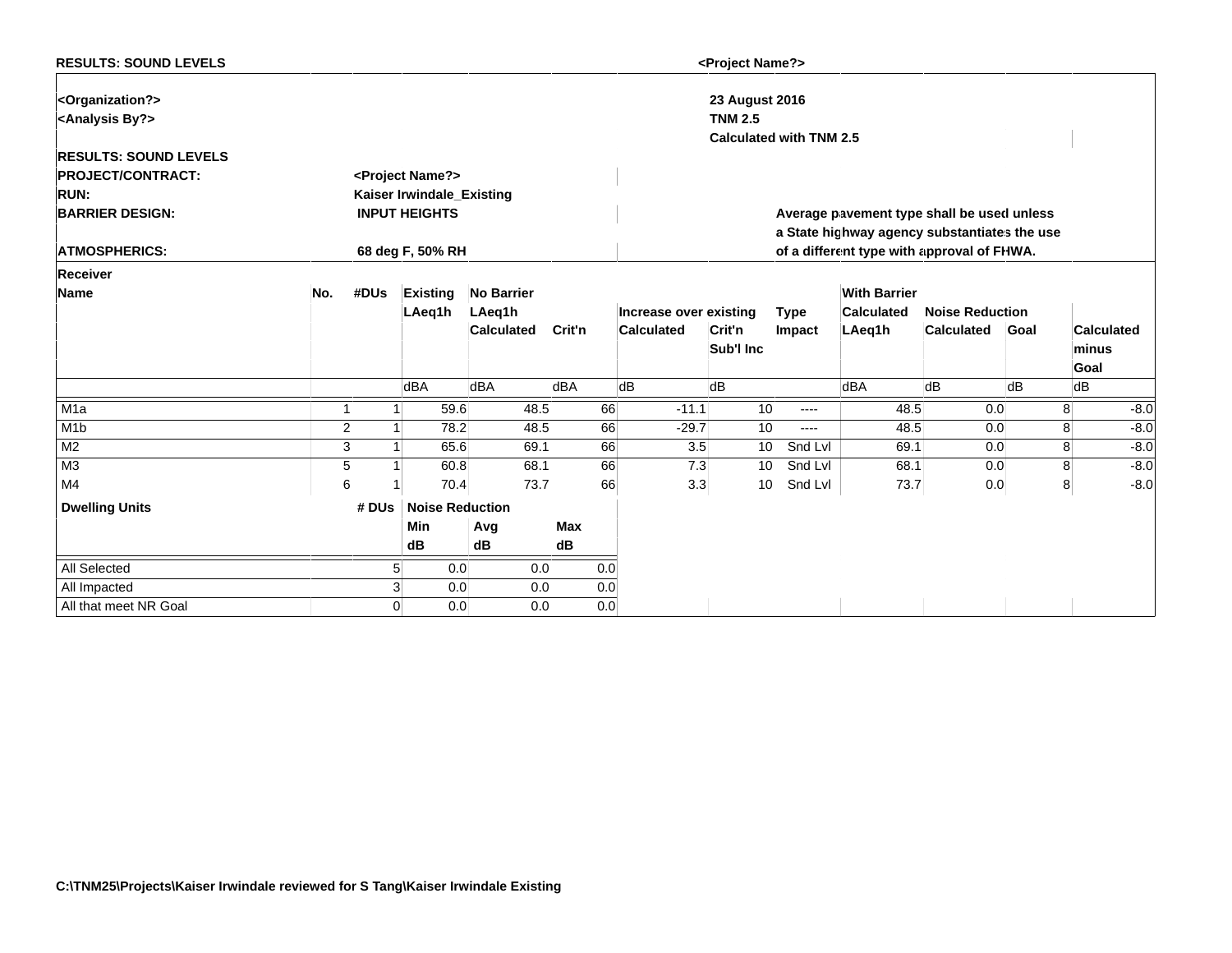| <b>INPUT: ROADWAYS</b>          |                              |                                   |                 |                               |                |      |                     | <project name?=""></project>                  |                 |         |           |
|---------------------------------|------------------------------|-----------------------------------|-----------------|-------------------------------|----------------|------|---------------------|-----------------------------------------------|-----------------|---------|-----------|
| <organization?></organization?> |                              |                                   |                 |                               | 23 August 2016 |      |                     |                                               |                 |         |           |
| <analysis by?=""></analysis>    |                              |                                   |                 |                               | <b>TNM 2.5</b> |      |                     |                                               |                 |         |           |
| <b>INPUT: ROADWAYS</b>          |                              |                                   |                 |                               |                |      |                     | Average pavement type shall be used unless    |                 |         |           |
| <b>PROJECT/CONTRACT:</b>        | <project name?=""></project> |                                   |                 |                               |                |      |                     | a State highway agency substantiates the use  |                 |         |           |
| <b>RUN:</b>                     |                              | Kaiser Irwindale_Existing+Project |                 |                               |                |      |                     | of a different type with the approval of FHWA |                 |         |           |
| Roadway                         |                              | <b>Points</b>                     |                 |                               |                |      |                     |                                               |                 |         |           |
| Name                            | Width                        | <b>Name</b>                       | No.             | <b>Coordinates (pavement)</b> |                |      | <b>Flow Control</b> |                                               |                 | Segment |           |
|                                 |                              |                                   |                 | X                             |                | Ιz   | <b>Control</b>      | <b>Speed</b>                                  | Percent         | Pvmt    | <b>On</b> |
|                                 |                              |                                   |                 |                               |                |      | <b>Device</b>       | <b>Constraint</b>                             | <b>Vehicles</b> | Type    | Struct?   |
|                                 |                              |                                   |                 |                               |                |      |                     |                                               | <b>Affected</b> |         |           |
|                                 | ft                           |                                   |                 | ft                            | ft             | ft   |                     | mph                                           | %               |         |           |
| Ramona Blvd_W                   |                              | 80.0 point1                       |                 | 0.0                           | 0.0            | 0.00 |                     |                                               |                 | Average |           |
|                                 |                              | point2                            | $\overline{2}$  | 1,680.0                       | 0.0            | 0.00 |                     |                                               |                 |         |           |
| Schabarum Ave                   |                              | $50.0$ point3                     | 3               | 560.0                         | 1.0            | 0.00 |                     |                                               |                 | Average |           |
|                                 |                              | point4                            | 4               | 560.0                         | 880.0          | 0.00 |                     |                                               |                 |         |           |
| Syracuse Ave                    |                              | $40.0$ point 5                    | 5               | 560.0                         | $-1.0$         | 0.00 |                     |                                               |                 | Average |           |
|                                 |                              | point6                            | $6 \mid$        | 560.0                         | $-880.0$       | 0.00 |                     |                                               |                 |         |           |
| Francisquito Ave_N              |                              | $50.0$ point7                     |                 | 2,635.0                       | 1.0            | 0.00 |                     |                                               |                 | Average |           |
|                                 |                              | point8                            | 8 <sup>1</sup>  | 2,635.0                       | 430.0          | 0.00 |                     |                                               |                 |         |           |
| Francisquito Ave_S              |                              | 60.0 point9                       | 9               | 2,635.0                       | $-1.0$         | 0.00 |                     |                                               |                 | Average |           |
|                                 |                              | point10                           | 10 <sup>1</sup> | 2,635.0                       | $-880.0$       | 0.00 |                     |                                               |                 |         |           |
| Ramona Blvd_E                   |                              | 80.0 point11                      | 11              | 1,681.0                       | 0.0            | 0.00 |                     |                                               |                 | Average |           |
|                                 |                              | point12                           | 12              | 3,360.0                       | 0.0            | 0.00 |                     |                                               |                 |         |           |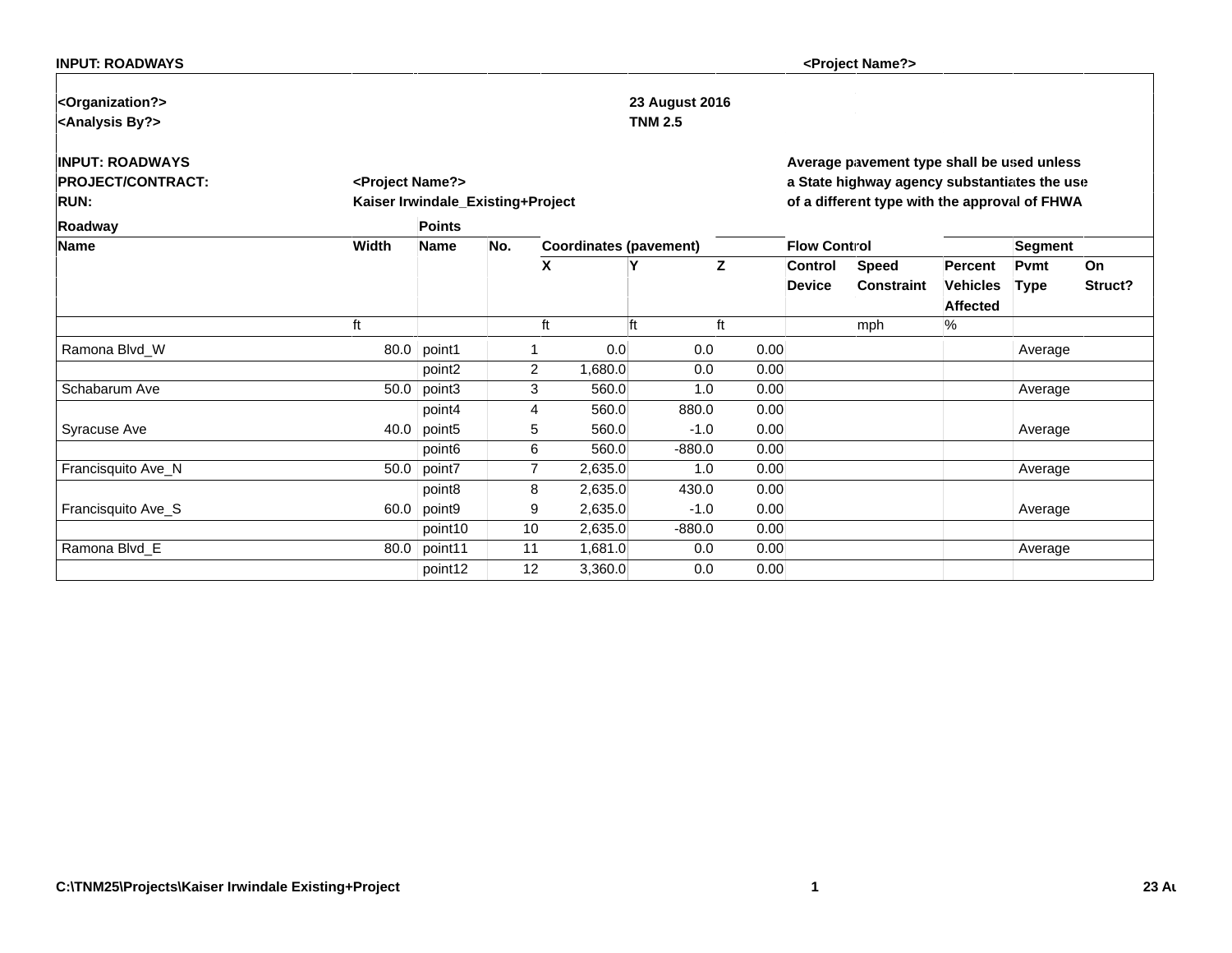| <b>INPUT: TRAFFIC FOR LAeq1h Volumes</b> |                                   |                |              |                 |                       |          | <project name?=""></project> |                 |                |                |                    |             |
|------------------------------------------|-----------------------------------|----------------|--------------|-----------------|-----------------------|----------|------------------------------|-----------------|----------------|----------------|--------------------|-------------|
|                                          |                                   |                |              |                 |                       |          |                              |                 |                |                |                    |             |
| <organization?></organization?>          |                                   |                |              |                 | <b>23 August 2016</b> |          |                              |                 |                |                |                    |             |
| <analysis by?=""></analysis>             |                                   |                |              | <b>TNM 2.5</b>  |                       |          |                              |                 |                |                |                    |             |
| <b>INPUT: TRAFFIC FOR LAeq1h Volumes</b> |                                   |                |              |                 |                       |          |                              |                 |                |                |                    |             |
| <b>PROJECT/CONTRACT:</b>                 | <project name?=""></project>      |                |              |                 |                       |          |                              |                 |                |                |                    |             |
| <b>RUN:</b>                              | Kaiser Irwindale_Existing+Project |                |              |                 |                       |          |                              |                 |                |                |                    |             |
| Roadway                                  | <b>Points</b>                     |                |              |                 |                       |          |                              |                 |                |                |                    |             |
| Name                                     | <b>Name</b>                       | No.            | Segment      |                 |                       |          |                              |                 |                |                |                    |             |
|                                          |                                   |                | <b>Autos</b> |                 | <b>MTrucks</b>        |          | <b>HTrucks</b>               |                 | <b>Buses</b>   |                | <b>Motorcycles</b> |             |
|                                          |                                   |                | V            | lS.             | V                     | ls       | V                            | S               | V              | $\vert$ S      | V                  | ls.         |
|                                          |                                   |                | veh/hr       | mph             | veh/hr                | mph      | veh/hr                       | mph             | veh/hr         | mph            | veh/hr             | mph         |
| Ramona Blvd_W                            | point1                            |                | 5341         | 40              | 169                   | 40       | 112                          | 40              | $\overline{0}$ | $\overline{0}$ | $\Omega$           | 0           |
|                                          | point2                            | $\overline{2}$ |              |                 |                       |          |                              |                 |                |                |                    |             |
| Schabarum Ave                            | point3                            | 3              | 980          | 30 <sup>°</sup> | 94                    | 30       | 62                           | 30 <sup>°</sup> | $\Omega$       | $\Omega$       | $\Omega$           | $\Omega$    |
|                                          | point4                            | 4              |              |                 |                       |          |                              |                 |                |                |                    |             |
| Syracuse Ave                             | point <sub>5</sub>                | 5              | $\Omega$     | $\Omega$        | $\Omega$              | $\Omega$ | $\overline{0}$               | $\Omega$        | $\Omega$       | $\Omega$       | $\Omega$           | 0           |
|                                          | point <sub>6</sub>                | 6              |              |                 |                       |          |                              |                 |                |                |                    |             |
| Francisquito Ave_N                       | point7                            | $\overline{7}$ | 124          | 35              | 4                     | 35       | $\overline{3}$               | 35              | $\overline{0}$ | $\overline{0}$ | $\Omega$           | $\mathbf 0$ |
|                                          | point8                            | 8              |              |                 |                       |          |                              |                 |                |                |                    |             |
| Francisquito Ave_S                       | point9                            | 9              | 932          | 35              | 29                    | 35       | 20                           | 35              | $\Omega$       | $\overline{0}$ | $\overline{0}$     | 0           |
|                                          | point10                           | 10             |              |                 |                       |          |                              |                 |                |                |                    |             |
| Ramona Blvd_E                            | point11                           | 11             | 4446         | 40              | 140                   | 40       | 94                           | 40              | $\overline{0}$ | $\Omega$       | $\overline{0}$     | $\mathbf 0$ |
|                                          | point12                           | 12             |              |                 |                       |          |                              |                 |                |                |                    |             |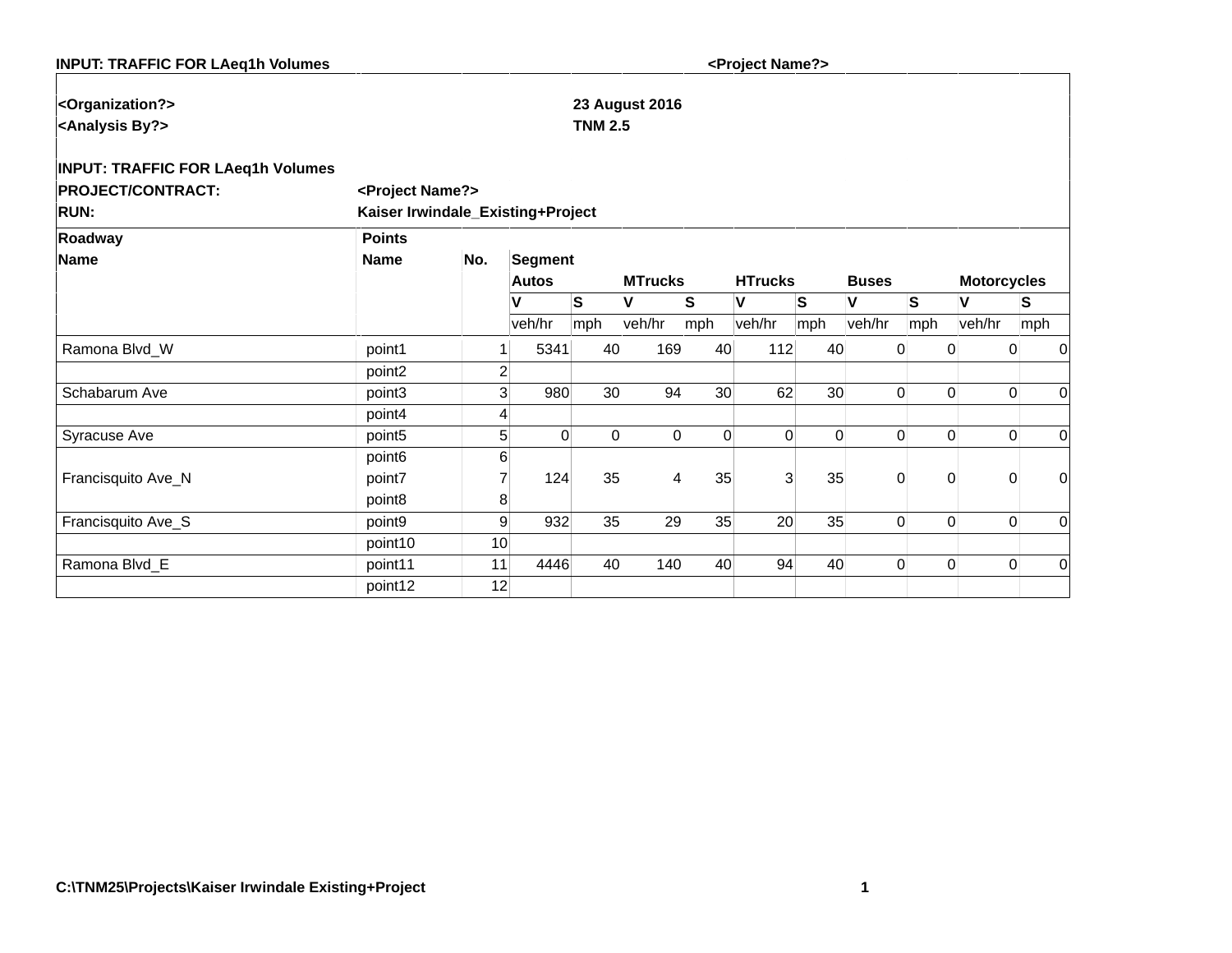| <b>INPUT: RECEIVERS</b>         |                |                              |                                   |         |    |      |                       |                 | <project name?=""></project> |                                        |           |               |
|---------------------------------|----------------|------------------------------|-----------------------------------|---------|----|------|-----------------------|-----------------|------------------------------|----------------------------------------|-----------|---------------|
| <organization?></organization?> |                |                              |                                   |         |    |      | <b>23 August 2016</b> |                 |                              |                                        |           |               |
| <analysis by?=""></analysis>    |                |                              |                                   |         |    |      | <b>TNM 2.5</b>        |                 |                              |                                        |           |               |
| <b>INPUT: RECEIVERS</b>         |                |                              |                                   |         |    |      |                       |                 |                              |                                        |           |               |
| <b>PROJECT/CONTRACT:</b>        |                | <project name?=""></project> |                                   |         |    |      |                       |                 |                              |                                        |           |               |
| <b>RUN:</b>                     |                |                              | Kaiser Irwindale_Existing+Project |         |    |      |                       |                 |                              |                                        |           |               |
| <b>Receiver</b>                 |                |                              |                                   |         |    |      |                       |                 |                              |                                        |           |               |
| Name                            | No.            |                              | #DUs Coordinates (ground)         |         |    |      | <b>Height</b>         |                 |                              | <b>Input Sound Levels and Criteria</b> |           | <b>Active</b> |
|                                 |                |                              | X                                 |         | Z  |      | above                 | <b>Existing</b> | <b>Impact Criteria</b>       |                                        | <b>NR</b> | lin.          |
|                                 |                |                              |                                   |         |    |      | Ground                | LAeq1h          | LAeq1h                       | Sub'l                                  | Goal      | Calc.         |
|                                 |                |                              | ft                                | lft     | ft | ft   |                       | dBA             | dBA                          | dB                                     | dB        |               |
| M <sub>1</sub> a                |                |                              | 560.0                             | 1,115.0 |    | 0.00 | 5.00                  | 59.60           | 66                           | 10.0                                   | 8.0       | Y             |
| M <sub>1</sub> b                | $\overline{2}$ |                              | 180.0                             | 1,050.0 |    | 0.00 | 5.00                  | 78.20           | 66                           | 10.0                                   | 8.0       | $\checkmark$  |
| M <sub>2</sub>                  | 3              |                              | 2,035.0                           | 111.0   |    | 0.00 | 5.00                  | 65.60           | 66                           | 10.0                                   | 8.0       | $\checkmark$  |
| M3                              | 5              |                              | 390.0                             | 151.0   |    | 0.00 | 5.00                  | 60.80           | 66                           | 10.0                                   | 8.0       | V             |
| M4                              | $6 \mid$       |                              | 940.0                             | $-53.0$ |    | 0.00 | 5.00                  | 70.40           | 66                           | 10.0                                   | 8.0       | Y             |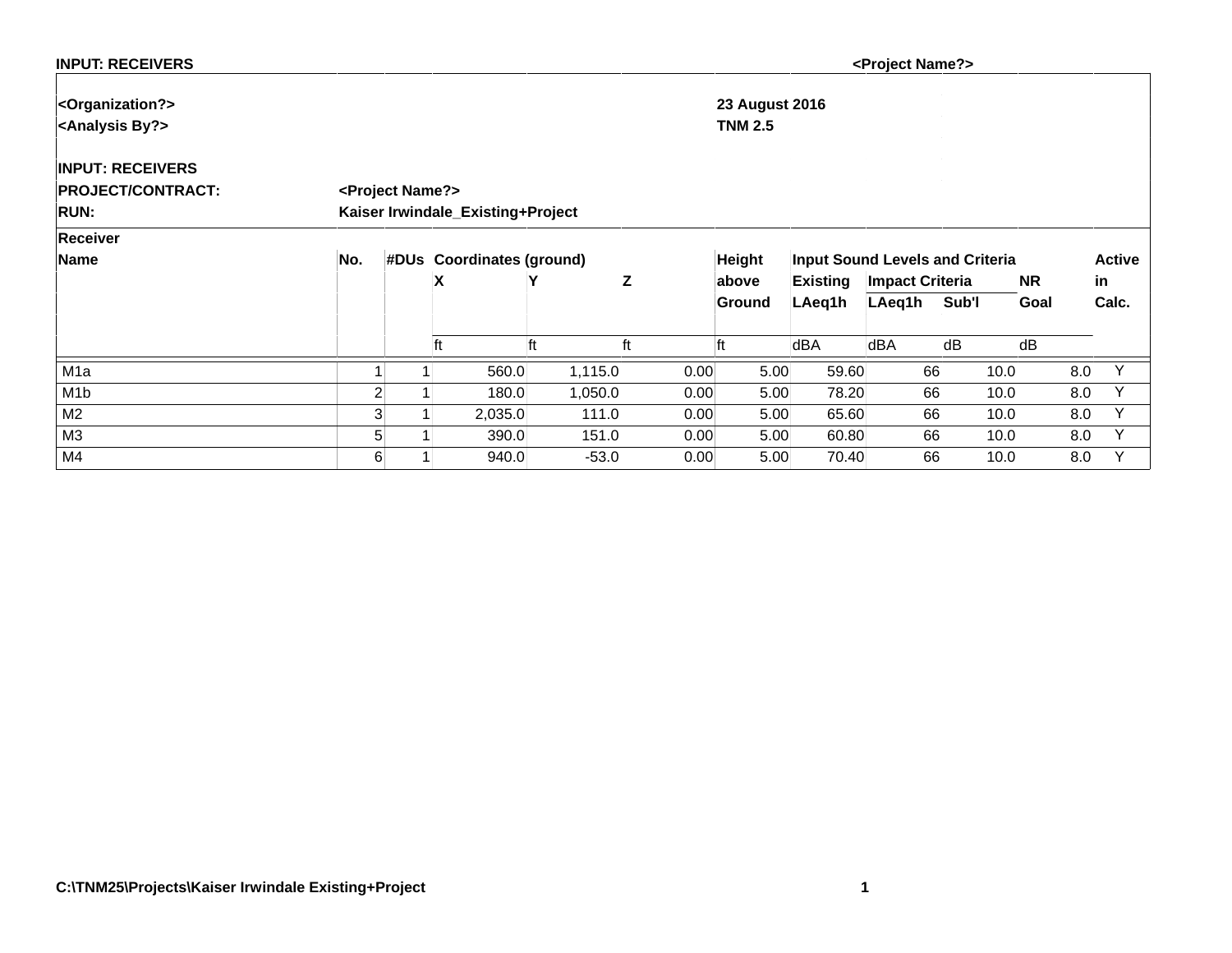| <b>RESULTS: SOUND LEVELS</b>    |                |       |                              |                                   |            |     |                        | <project name?=""></project> |                                |                                              |                        |      |                |                   |
|---------------------------------|----------------|-------|------------------------------|-----------------------------------|------------|-----|------------------------|------------------------------|--------------------------------|----------------------------------------------|------------------------|------|----------------|-------------------|
| <organization?></organization?> |                |       |                              |                                   |            |     |                        | <b>23 August 2016</b>        |                                |                                              |                        |      |                |                   |
| <analysis by?=""></analysis>    |                |       |                              |                                   |            |     |                        | <b>TNM 2.5</b>               |                                |                                              |                        |      |                |                   |
|                                 |                |       |                              |                                   |            |     |                        |                              | <b>Calculated with TNM 2.5</b> |                                              |                        |      |                |                   |
| <b>RESULTS: SOUND LEVELS</b>    |                |       |                              |                                   |            |     |                        |                              |                                |                                              |                        |      |                |                   |
| <b>PROJECT/CONTRACT:</b>        |                |       | <project name?=""></project> |                                   |            |     |                        |                              |                                |                                              |                        |      |                |                   |
| <b>RUN:</b>                     |                |       |                              | Kaiser Irwindale_Existing+Project |            |     |                        |                              |                                |                                              |                        |      |                |                   |
| <b>BARRIER DESIGN:</b>          |                |       | <b>INPUT HEIGHTS</b>         |                                   |            |     |                        |                              |                                | Average pavement type shall be used unless   |                        |      |                |                   |
|                                 |                |       |                              |                                   |            |     |                        |                              |                                | a State highway agency substantiates the use |                        |      |                |                   |
| <b>ATMOSPHERICS:</b>            |                |       | 68 deg F, 50% RH             |                                   |            |     |                        |                              |                                | of a different type with approval of FHWA.   |                        |      |                |                   |
| <b>Receiver</b>                 |                |       |                              |                                   |            |     |                        |                              |                                |                                              |                        |      |                |                   |
| <b>Name</b>                     | No.            | #DUs  | <b>Existing</b>              | <b>No Barrier</b>                 |            |     |                        |                              |                                | <b>With Barrier</b>                          |                        |      |                |                   |
|                                 |                |       | LAeq1h                       | LAeg1h                            |            |     | Increase over existing |                              | <b>Type</b>                    | Calculated                                   | <b>Noise Reduction</b> |      |                |                   |
|                                 |                |       |                              | <b>Calculated</b>                 | Crit'n     |     | <b>Calculated</b>      | Crit'n                       | Impact                         | LAeq1h                                       | <b>Calculated</b>      | Goal |                | <b>Calculated</b> |
|                                 |                |       |                              |                                   |            |     |                        | Sub'l Inc                    |                                |                                              |                        |      | minus          |                   |
|                                 |                |       |                              |                                   |            |     |                        |                              |                                |                                              |                        |      | Goal           |                   |
|                                 |                |       | dBA                          | dBA                               | dBA        |     | dB                     | dB                           |                                | dBA                                          | dB                     | dB   | dB             |                   |
| M <sub>1</sub> a                |                |       | 59.6                         | 50.4                              |            | 66  | $-9.2$                 | 10                           | $---$                          | 50.4                                         | 0.0                    |      | 8              | $-8.0$            |
| M <sub>1</sub> b                | $\mathbf{2}$   |       | 78.2                         | 50.2                              |            | 66  | $-28.0$                | 10                           | $---$                          | 50.2                                         | 0.0                    |      | 8              | $-8.0$            |
| M <sub>2</sub>                  | $\overline{3}$ |       | 65.6                         | 69.3                              |            | 66  | 3.7                    | 10                           | Snd Lvl                        | 69.3                                         | 0.0                    |      |                | $-8.0$            |
| M <sub>3</sub>                  | 5 <sup>1</sup> |       | 60.8                         | 68.6                              |            | 66  | 7.8                    | 10                           | Snd Lvl                        | 68.6                                         | 0.0                    |      | 8 <sup>1</sup> | $-8.0$            |
| M <sub>4</sub>                  | 6 <sup>1</sup> |       | 70.4                         | 73.9                              |            | 66  | 3.5                    | 10 <sup>1</sup>              | Snd Lvl                        | 73.9                                         | 0.0                    |      | 8 <sup>1</sup> | $-8.0$            |
| <b>Dwelling Units</b>           |                | # DUs | <b>Noise Reduction</b>       |                                   |            |     |                        |                              |                                |                                              |                        |      |                |                   |
|                                 |                |       | <b>Min</b>                   | Avg                               | <b>Max</b> |     |                        |                              |                                |                                              |                        |      |                |                   |
|                                 |                |       | dB                           | dB                                | dB         |     |                        |                              |                                |                                              |                        |      |                |                   |
| <b>All Selected</b>             |                |       | 5<br>0.0                     | 0.0                               |            | 0.0 |                        |                              |                                |                                              |                        |      |                |                   |
| All Impacted                    |                |       | 3<br>0.0                     | 0.0                               |            | 0.0 |                        |                              |                                |                                              |                        |      |                |                   |
| All that meet NR Goal           |                |       | $\Omega$<br>0.0              | 0.0                               |            | 0.0 |                        |                              |                                |                                              |                        |      |                |                   |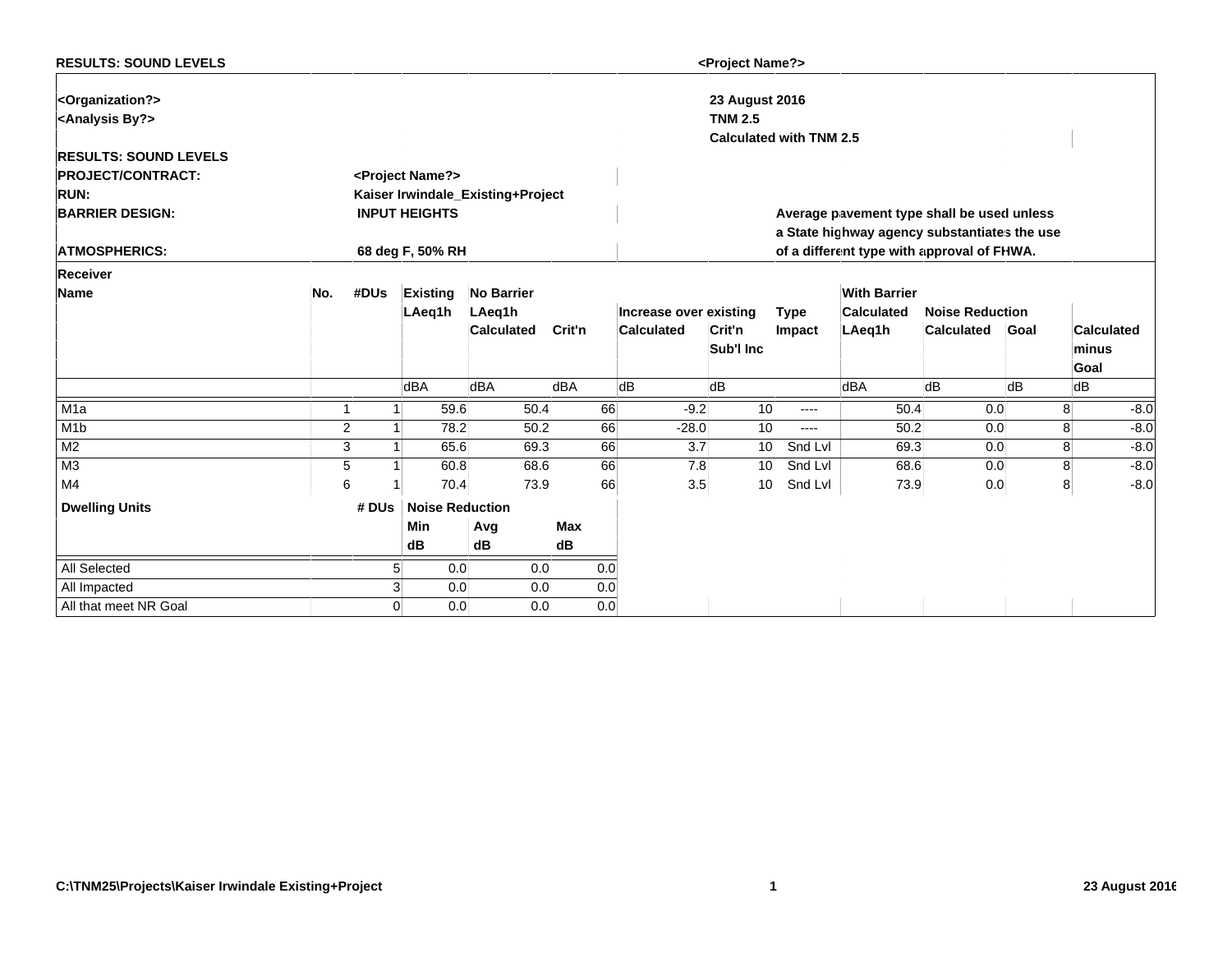| <b>INPUT: ROADWAYS</b>          |                              |                                      |     |                               |                |      |                     | <project name?=""></project>                  |                 |         |         |
|---------------------------------|------------------------------|--------------------------------------|-----|-------------------------------|----------------|------|---------------------|-----------------------------------------------|-----------------|---------|---------|
| <organization?></organization?> |                              |                                      |     |                               | 23 August 2016 |      |                     |                                               |                 |         |         |
| <analysis by?=""></analysis>    |                              |                                      |     |                               | <b>TNM 2.5</b> |      |                     |                                               |                 |         |         |
| <b>INPUT: ROADWAYS</b>          |                              |                                      |     |                               |                |      |                     | Average pavement type shall be used unless    |                 |         |         |
| <b>PROJECT/CONTRACT:</b>        | <project name?=""></project> |                                      |     |                               |                |      |                     | a State highway agency substantiates the use  |                 |         |         |
| <b>RUN:</b>                     |                              | Kaiser Irwindale_Future With Project |     |                               |                |      |                     | of a different type with the approval of FHWA |                 |         |         |
| Roadway                         |                              | <b>Points</b>                        |     |                               |                |      |                     |                                               |                 |         |         |
| <b>Name</b>                     | Width                        | <b>Name</b>                          | No. | <b>Coordinates (pavement)</b> |                |      | <b>Flow Control</b> |                                               |                 | Segment |         |
|                                 |                              |                                      |     | χ                             | γ              | z    | Control             | Speed                                         | Percent         | Pvmt    | ∣On     |
|                                 |                              |                                      |     |                               |                |      | <b>Device</b>       | <b>Constraint</b>                             | <b>Vehicles</b> | Type    | Struct? |
|                                 |                              |                                      |     |                               |                |      |                     |                                               | <b>Affected</b> |         |         |
|                                 | lft                          |                                      |     | ft                            | ft             | ft   |                     | mph                                           | ℅               |         |         |
| Ramona Blvd_W                   |                              | $80.0$ point1                        | 1   | 0.0                           | 0.0            | 0.00 |                     |                                               |                 | Average |         |
|                                 |                              | point2                               | 2   | 1,680.0                       | 0.0            | 0.00 |                     |                                               |                 |         |         |
| Schabarum Ave                   | 50.0                         | point3                               | 3   | 560.0                         | 1.0            | 0.00 |                     |                                               |                 | Average |         |
|                                 |                              | point4                               | Δ   | 560.0                         | 880.0          | 0.00 |                     |                                               |                 |         |         |
| Syracuse Ave                    | 40.0                         | point <sub>5</sub>                   | 5   | 560.0                         | $-1.0$         | 0.00 |                     |                                               |                 | Average |         |
|                                 |                              | point <sub>6</sub>                   | 6   | 560.0                         | $-880.0$       | 0.00 |                     |                                               |                 |         |         |
| Francisquito Ave_N              |                              | 50.0 point7                          |     | 2,635.0                       | 1.0            | 0.00 |                     |                                               |                 | Average |         |
|                                 |                              | point8                               | 8   | 2,635.0                       | 430.0          | 0.00 |                     |                                               |                 |         |         |
| Francisquito Ave_S              | 60.0                         | point9                               | 9   | 2,635.0                       | $-1.0$         | 0.00 |                     |                                               |                 | Average |         |
|                                 |                              | point10                              | 10  | 2,635.0                       | $-880.0$       | 0.00 |                     |                                               |                 |         |         |
| Ramona Blvd_E                   | 80.0                         | point11                              | 11  | 1,681.0                       | 0.0            | 0.00 |                     |                                               |                 | Average |         |
|                                 |                              | point12                              | 12  | 3,360.0                       | 0.0            | 0.00 |                     |                                               |                 |         |         |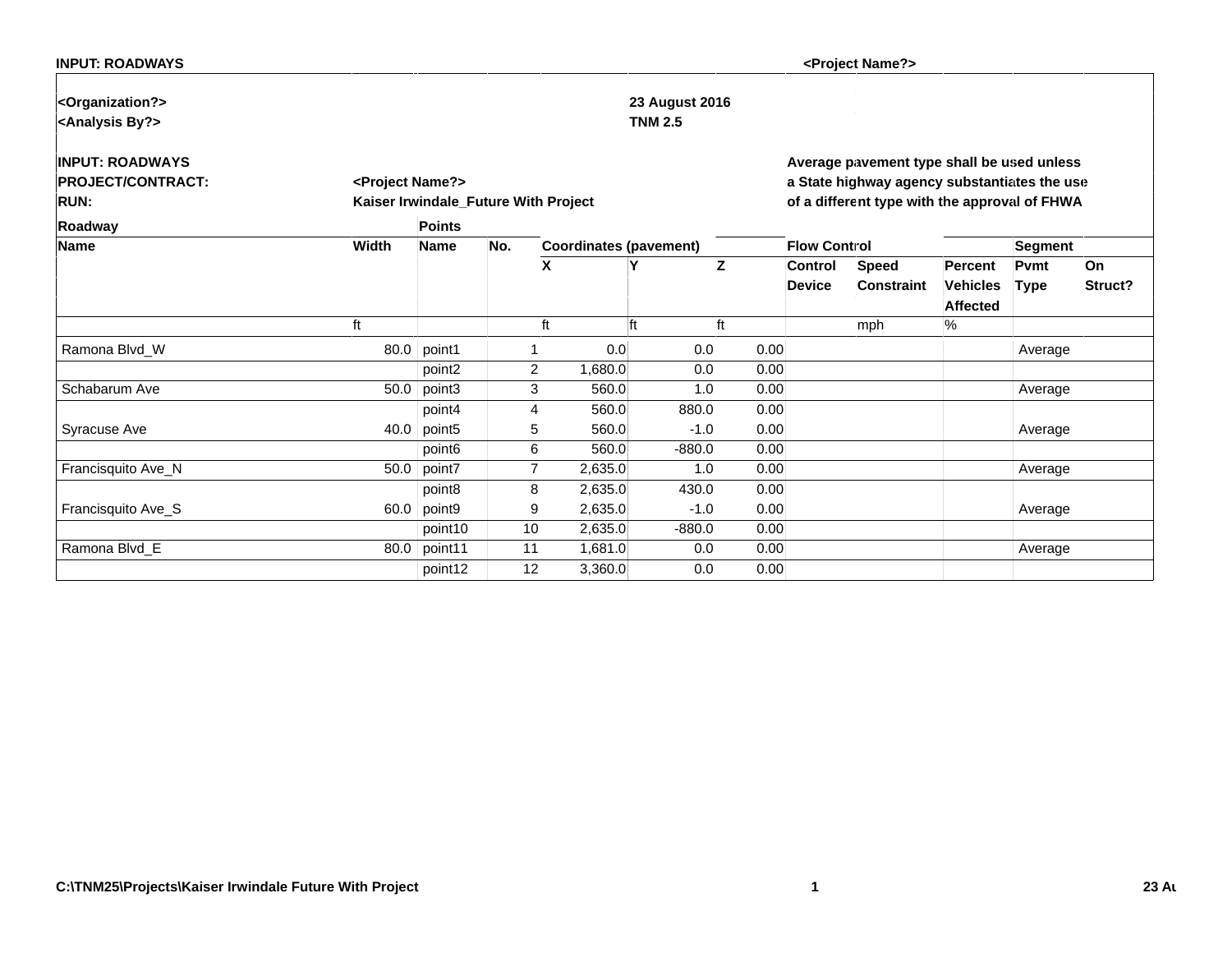| <b>INPUT: TRAFFIC FOR LAeq1h Volumes</b> |                                      |                |              |                 |                       |          | <project name?=""></project> |                 |                |                |                    |             |
|------------------------------------------|--------------------------------------|----------------|--------------|-----------------|-----------------------|----------|------------------------------|-----------------|----------------|----------------|--------------------|-------------|
|                                          |                                      |                |              |                 |                       |          |                              |                 |                |                |                    |             |
| <organization?></organization?>          |                                      |                |              |                 | <b>23 August 2016</b> |          |                              |                 |                |                |                    |             |
| <analysis by?=""></analysis>             |                                      |                |              | <b>TNM 2.5</b>  |                       |          |                              |                 |                |                |                    |             |
| <b>INPUT: TRAFFIC FOR LAeq1h Volumes</b> |                                      |                |              |                 |                       |          |                              |                 |                |                |                    |             |
| <b>PROJECT/CONTRACT:</b>                 | <project name?=""></project>         |                |              |                 |                       |          |                              |                 |                |                |                    |             |
| <b>RUN:</b>                              | Kaiser Irwindale_Future With Project |                |              |                 |                       |          |                              |                 |                |                |                    |             |
| Roadway                                  | <b>Points</b>                        |                |              |                 |                       |          |                              |                 |                |                |                    |             |
| Name                                     | <b>Name</b>                          | No.            | Segment      |                 |                       |          |                              |                 |                |                |                    |             |
|                                          |                                      |                | <b>Autos</b> |                 | <b>MTrucks</b>        |          | <b>HTrucks</b>               |                 | <b>Buses</b>   |                | <b>Motorcycles</b> |             |
|                                          |                                      |                | V            | ls.             | V                     | ls       | V                            | S               | V              | <b>S</b>       | V                  | ls.         |
|                                          |                                      |                | veh/hr       | mph             | veh/hr                | mph      | veh/hr                       | mph             | veh/hr         | mph            | veh/hr             | mph         |
| Ramona Blvd_W                            | point1                               |                | 5693         | 40              | 180                   | 40       | 120                          | 40              | $\Omega$       | $\Omega$       | $\Omega$           | 0           |
|                                          | point2                               | $\overline{2}$ |              |                 |                       |          |                              |                 |                |                |                    |             |
| Schabarum Ave                            | point3                               | 3              | 1029         | 30 <sup>°</sup> | 32                    | 30       | 22                           | 30 <sup>°</sup> | $\Omega$       | $\Omega$       | $\Omega$           | 0           |
|                                          | point4                               | 4              |              |                 |                       |          |                              |                 |                |                |                    |             |
| Syracuse Ave                             | point <sub>5</sub>                   | 5              | $\Omega$     | $\Omega$        | $\Omega$              | $\Omega$ | $\overline{0}$               | $\Omega$        | $\Omega$       | $\Omega$       | $\Omega$           | 0           |
|                                          | point <sub>6</sub>                   | 6              |              |                 |                       |          |                              |                 |                |                |                    |             |
| Francisquito Ave_N                       | point7                               |                | 128          | 35              | 4                     | 35       | $\overline{3}$               | 35              | $\Omega$       | $\overline{0}$ | $\Omega$           | $\mathbf 0$ |
|                                          | point <sub>8</sub>                   | 8              |              |                 |                       |          |                              |                 |                |                |                    |             |
| Francisquito Ave_S                       | point9                               | 9              | 999          | 35              | 32                    | 35       | 21                           | 35              | $\Omega$       | $\Omega$       | $\Omega$           | 0           |
|                                          | point10                              | 10             |              |                 |                       |          |                              |                 |                |                |                    |             |
| Ramona Blvd_E                            | point11                              | 11             | 4766         | 40              | 151                   | 40       | 100                          | 40              | $\overline{0}$ | $\overline{0}$ | $\Omega$           | 0           |
|                                          | point12                              | 12             |              |                 |                       |          |                              |                 |                |                |                    |             |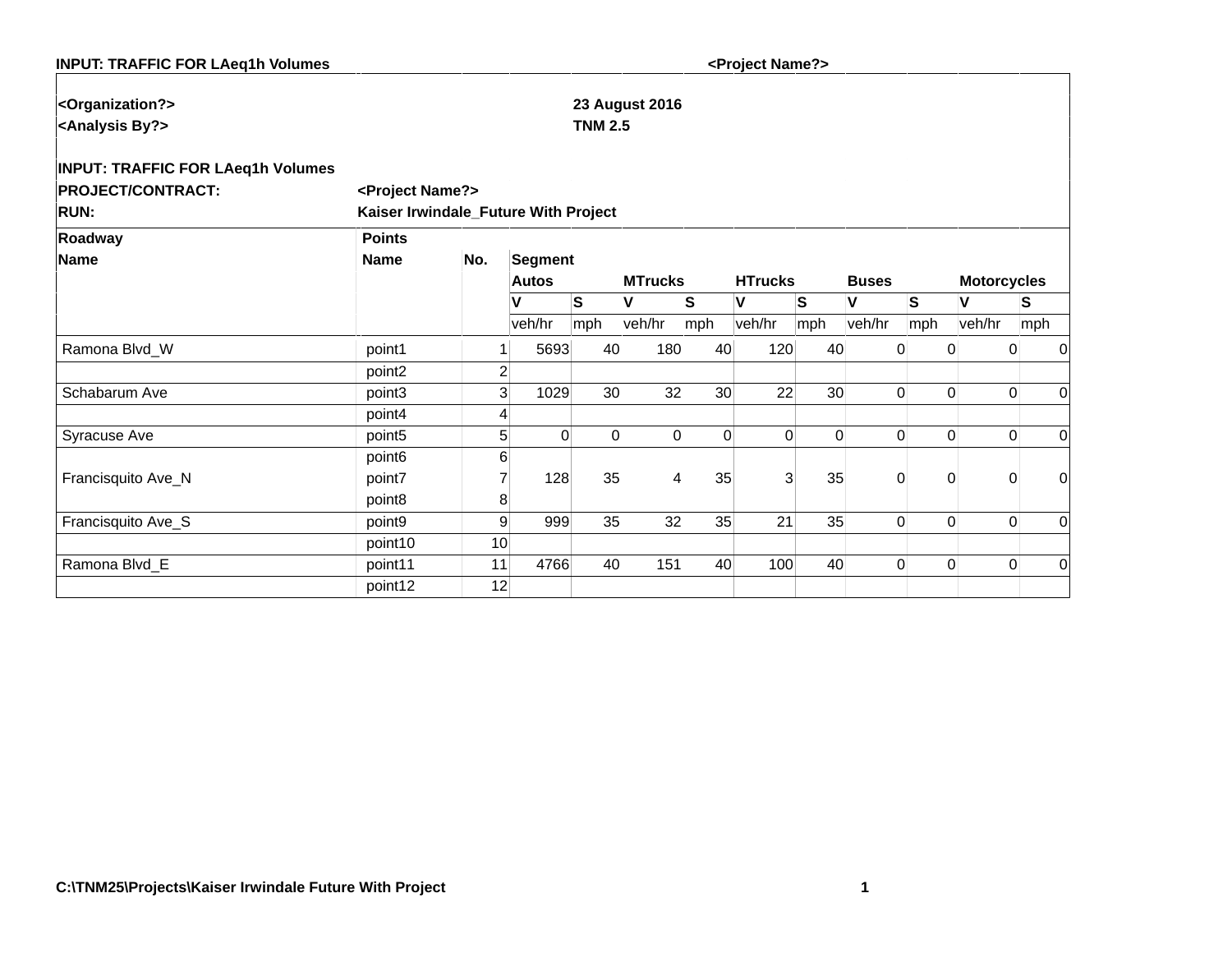| <b>INPUT: RECEIVERS</b>         |                |                              |                                      |         |   |      |                       |                 | <project name?=""></project> |                                        |           |               |
|---------------------------------|----------------|------------------------------|--------------------------------------|---------|---|------|-----------------------|-----------------|------------------------------|----------------------------------------|-----------|---------------|
| <organization?></organization?> |                |                              |                                      |         |   |      | <b>23 August 2016</b> |                 |                              |                                        |           |               |
| <analysis by?=""></analysis>    |                |                              |                                      |         |   |      | <b>TNM 2.5</b>        |                 |                              |                                        |           |               |
| <b>INPUT: RECEIVERS</b>         |                |                              |                                      |         |   |      |                       |                 |                              |                                        |           |               |
| <b>PROJECT/CONTRACT:</b>        |                | <project name?=""></project> |                                      |         |   |      |                       |                 |                              |                                        |           |               |
| <b>RUN:</b>                     |                |                              | Kaiser Irwindale_Future With Project |         |   |      |                       |                 |                              |                                        |           |               |
| <b>Receiver</b>                 |                |                              |                                      |         |   |      |                       |                 |                              |                                        |           |               |
| Name                            | No.            |                              | #DUs Coordinates (ground)            |         |   |      | <b>Height</b>         |                 |                              | <b>Input Sound Levels and Criteria</b> |           | <b>Active</b> |
|                                 |                |                              | χ                                    |         | 7 |      | above                 | <b>Existing</b> | <b>Impact Criteria</b>       |                                        | <b>NR</b> | in            |
|                                 |                |                              |                                      |         |   |      | Ground                | LAeq1h          | LAeq1h                       | Sub'l                                  | Goal      | Calc.         |
|                                 |                |                              | ft                                   | lft     |   | ft   |                       | dBA             | dBA                          | dB                                     | dB        |               |
| M <sub>1</sub> a                |                |                              | 560.0                                | 1,115.0 |   | 0.00 | 5.00                  | 59.60           | 66                           | 10.0                                   | 8.0       | Y             |
| M <sub>1</sub> b                | $\overline{2}$ |                              | 180.0                                | 1,050.0 |   | 0.00 | 5.00                  | 78.20           | 66                           | 10.0                                   | 8.0       | V             |
| M <sub>2</sub>                  | 3 <sub>l</sub> |                              | 2,035.0                              | 111.0   |   | 0.00 | 5.00                  | 65.60           | 66                           | 10.0                                   | 8.0       |               |
| M3                              | 5              |                              | 390.0                                | 151.0   |   | 0.00 | 5.00                  | 60.80           | 66                           | 10.0                                   | 8.0       | $\checkmark$  |
| M4                              | $6 \mid$       |                              | 940.0                                | $-53.0$ |   | 0.00 | 5.00                  | 70.40           | 66                           | 10.0                                   | 8.0       | Y             |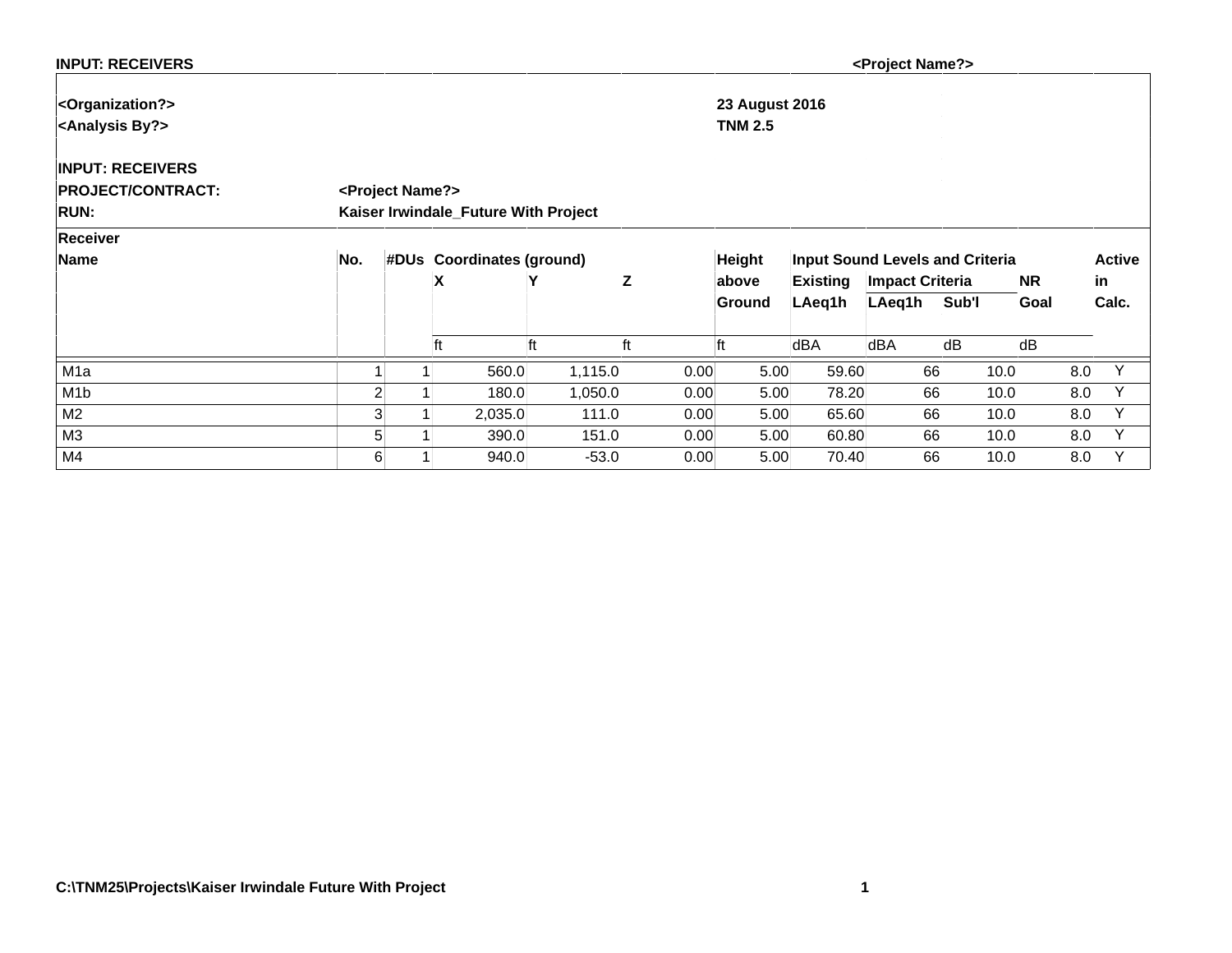| <b>RESULTS: SOUND LEVELS</b>                                     |                |                |                              |                                      |            |     |                        | <project name?=""></project>            |         |                                              |                        |      |                          |
|------------------------------------------------------------------|----------------|----------------|------------------------------|--------------------------------------|------------|-----|------------------------|-----------------------------------------|---------|----------------------------------------------|------------------------|------|--------------------------|
| <organization?><br/><analysis by?=""></analysis></organization?> |                |                |                              |                                      |            |     |                        | <b>23 August 2016</b><br><b>TNM 2.5</b> |         |                                              |                        |      |                          |
|                                                                  |                |                |                              |                                      |            |     |                        | <b>Calculated with TNM 2.5</b>          |         |                                              |                        |      |                          |
| <b>RESULTS: SOUND LEVELS</b>                                     |                |                |                              |                                      |            |     |                        |                                         |         |                                              |                        |      |                          |
| <b>PROJECT/CONTRACT:</b>                                         |                |                | <project name?=""></project> |                                      |            |     |                        |                                         |         |                                              |                        |      |                          |
| <b>RUN:</b>                                                      |                |                |                              | Kaiser Irwindale_Future With Project |            |     |                        |                                         |         |                                              |                        |      |                          |
| <b>BARRIER DESIGN:</b>                                           |                |                | <b>INPUT HEIGHTS</b>         |                                      |            |     |                        |                                         |         | Average pavement type shall be used unless   |                        |      |                          |
|                                                                  |                |                |                              |                                      |            |     |                        |                                         |         | a State highway agency substantiates the use |                        |      |                          |
| <b>ATMOSPHERICS:</b>                                             |                |                | 68 deg F, 50% RH             |                                      |            |     |                        |                                         |         | of a different type with approval of FHWA.   |                        |      |                          |
| <b>Receiver</b>                                                  |                |                |                              |                                      |            |     |                        |                                         |         |                                              |                        |      |                          |
| <b>Name</b>                                                      | No.            | #DUs           | <b>Existing</b>              | <b>No Barrier</b>                    |            |     |                        |                                         |         | <b>With Barrier</b>                          |                        |      |                          |
|                                                                  |                |                | LAeq1h                       | LAeg1h                               |            |     | Increase over existing |                                         | Type    | Calculated                                   | <b>Noise Reduction</b> |      |                          |
|                                                                  |                |                |                              | <b>Calculated</b>                    | Crit'n     |     | Calculated             | Crit'n                                  | Impact  | LAeq1h                                       | <b>Calculated</b>      | Goal | <b>Calculated</b>        |
|                                                                  |                |                |                              |                                      |            |     |                        | Sub'l Inc                               |         |                                              |                        |      | minus                    |
|                                                                  |                |                |                              |                                      |            |     |                        |                                         |         |                                              |                        |      | Goal                     |
|                                                                  |                |                | dBA                          | dBA                                  | dBA        |     | dB                     | dB                                      |         | dBA                                          | dB                     | dB   | dB                       |
| M <sub>1</sub> a                                                 |                |                | 59.6                         | 49.2                                 |            | 66  | $-10.4$                | 10                                      | ----    | 49.2                                         | 0.0                    |      | $-8.0$<br>8 <sup>1</sup> |
| M <sub>1</sub> b                                                 | $\overline{2}$ |                | 78.2                         | 49.2                                 |            | 66  | $-29.0$                | 10                                      | ----    | 49.2                                         | 0.0                    |      | $-8.0$<br>8              |
| M <sub>2</sub>                                                   | 3              |                | 65.6                         | 69.6                                 |            | 66  | 4.0                    | 10                                      | Snd Lvl | 69.6                                         | 0.0                    |      | $-8.0$<br>8              |
| M <sub>3</sub>                                                   | 5              |                | 60.8                         | 68.7                                 |            | 66  | 7.9                    | 10                                      | Snd Lvl | 68.7                                         | 0.0                    |      | $-8.0$<br>8              |
| M <sub>4</sub>                                                   | 6 <sup>1</sup> |                | 70.4                         | 74.2                                 |            | 66  | 3.8                    | 10                                      | Snd Lvl | 74.2                                         | 0.0                    |      | $-8.0$<br>8 <sup>1</sup> |
| <b>Dwelling Units</b>                                            |                | # DUs          | <b>Noise Reduction</b>       |                                      |            |     |                        |                                         |         |                                              |                        |      |                          |
|                                                                  |                |                | Min                          | Avg                                  | <b>Max</b> |     |                        |                                         |         |                                              |                        |      |                          |
|                                                                  |                |                | dB                           | dB                                   | dB         |     |                        |                                         |         |                                              |                        |      |                          |
| All Selected                                                     |                | 5 <sup>1</sup> | 0.0                          |                                      | 0.0        | 0.0 |                        |                                         |         |                                              |                        |      |                          |
| All Impacted                                                     |                | $\overline{3}$ | 0.0                          |                                      | 0.0        | 0.0 |                        |                                         |         |                                              |                        |      |                          |
| All that meet NR Goal                                            |                | $\Omega$       | 0.0                          |                                      | 0.0        | 0.0 |                        |                                         |         |                                              |                        |      |                          |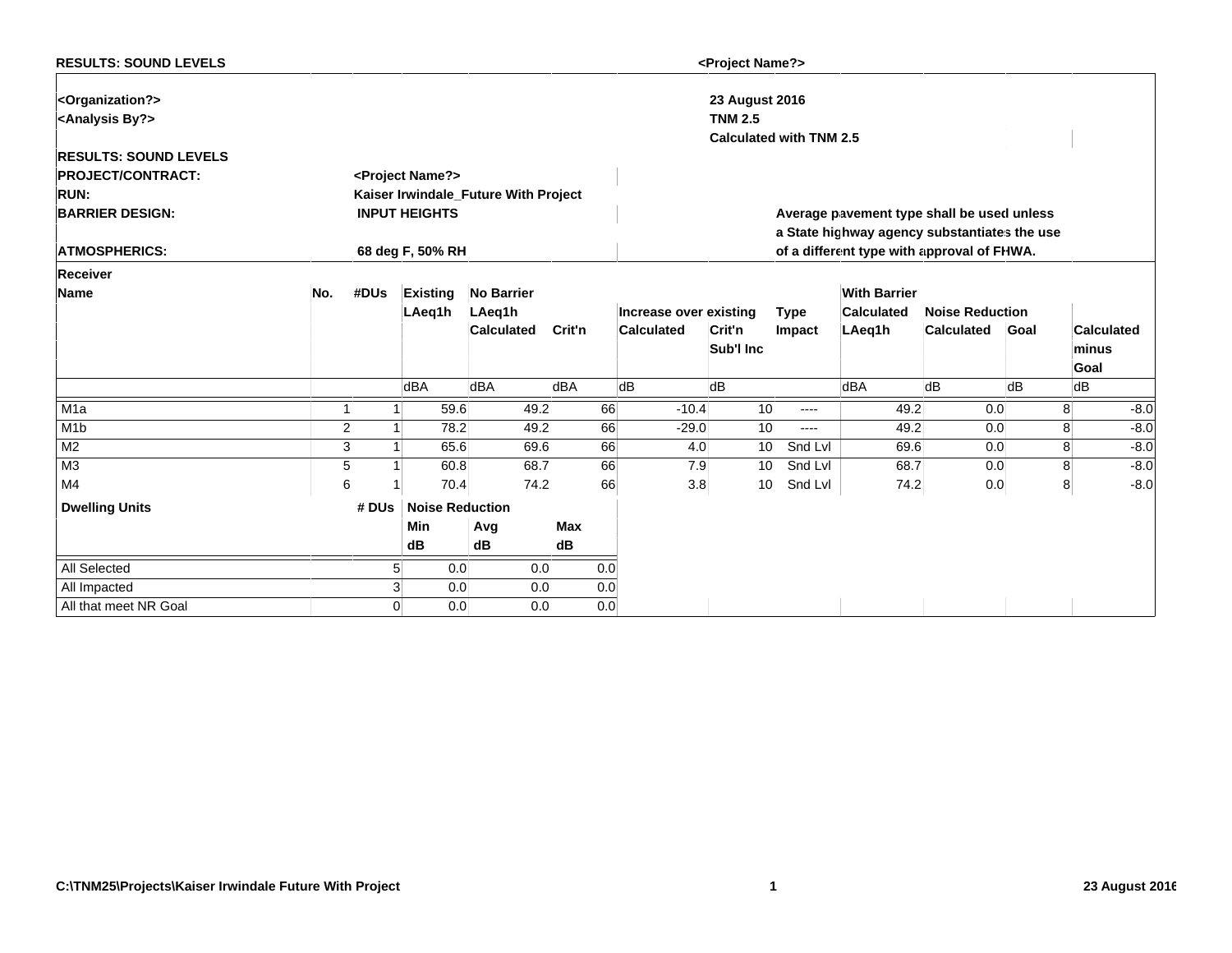| <b>INPUT: ROADWAYS</b>          |                              |                    |                |                                         |                  |      |                     | <project name?=""></project>                  |                 |             |         |
|---------------------------------|------------------------------|--------------------|----------------|-----------------------------------------|------------------|------|---------------------|-----------------------------------------------|-----------------|-------------|---------|
| <organization?></organization?> |                              |                    |                |                                         | 23 August 2016   |      |                     |                                               |                 |             |         |
| <analysis by?=""></analysis>    |                              |                    |                |                                         | <b>TNM 2.5</b>   |      |                     |                                               |                 |             |         |
| <b>INPUT: ROADWAYS</b>          |                              |                    |                |                                         |                  |      |                     | Average pavement type shall be used unless    |                 |             |         |
| <b>PROJECT/CONTRACT:</b>        | <project name?=""></project> |                    |                |                                         |                  |      |                     | a State highway agency substantiates the use  |                 |             |         |
| <b>RUN:</b>                     |                              |                    |                | Kaiser Irwindale_Future Without Project |                  |      |                     | of a different type with the approval of FHWA |                 |             |         |
| Roadway                         |                              | <b>Points</b>      |                |                                         |                  |      |                     |                                               |                 |             |         |
| <b>Name</b>                     | Width                        | <b>Name</b>        | No.            | <b>Coordinates (pavement)</b>           |                  |      | <b>Flow Control</b> |                                               |                 | Segment     |         |
|                                 |                              |                    |                | ΙX                                      | Y                | IZ.  | <b>Control</b>      | <b>Speed</b>                                  | Percent         | Pvmt        | On      |
|                                 |                              |                    |                |                                         |                  |      | <b>Device</b>       | <b>Constraint</b>                             | <b>Vehicles</b> | <b>Type</b> | Struct? |
|                                 |                              |                    |                |                                         |                  |      |                     |                                               | <b>Affected</b> |             |         |
|                                 | ft                           |                    |                | ft                                      | lft              | lft  |                     | mph                                           | %               |             |         |
| Ramona Blvd_W                   | 80.0                         | point1             |                | 0.0                                     | 0.0              | 0.00 |                     |                                               |                 | Average     |         |
|                                 |                              | point <sub>2</sub> | $\overline{2}$ | 1,680.0                                 | 0.0 <sub>1</sub> | 0.00 |                     |                                               |                 |             |         |
| Schabarum Ave                   | 50.0                         | point3             | 3              | 560.0                                   | 1.0              | 0.00 |                     |                                               |                 | Average     |         |
|                                 |                              | point4             | 4              | 560.0                                   | 880.0            | 0.00 |                     |                                               |                 |             |         |
| Syracuse Ave                    | 40.0                         | point <sub>5</sub> | 5              | 560.0                                   | $-1.0$           | 0.00 |                     |                                               |                 | Average     |         |
|                                 |                              | point <sub>6</sub> | 6              | 560.0                                   | $-880.0$         | 0.00 |                     |                                               |                 |             |         |
| Francisquito Ave_N              | 50.0                         | point7             | $\overline{7}$ | 2,635.0                                 | 1.0              | 0.00 |                     |                                               |                 | Average     |         |
|                                 |                              | point8             | 8              | 2,635.0                                 | 430.0            | 0.00 |                     |                                               |                 |             |         |
| Francisquito Ave_S              | 60.0                         | point9             | 9              | 2,635.0                                 | $-1.0$           | 0.00 |                     |                                               |                 | Average     |         |
|                                 |                              | point10            | 10             | 2,635.0                                 | $-880.0$         | 0.00 |                     |                                               |                 |             |         |
| Ramona Blvd_E                   | 80.0                         | point11            | 11             | 1,681.0                                 | 0.0              | 0.00 |                     |                                               |                 | Average     |         |
|                                 |                              | point12            | 12             | 3,360.0                                 | 0.0              | 0.00 |                     |                                               |                 |             |         |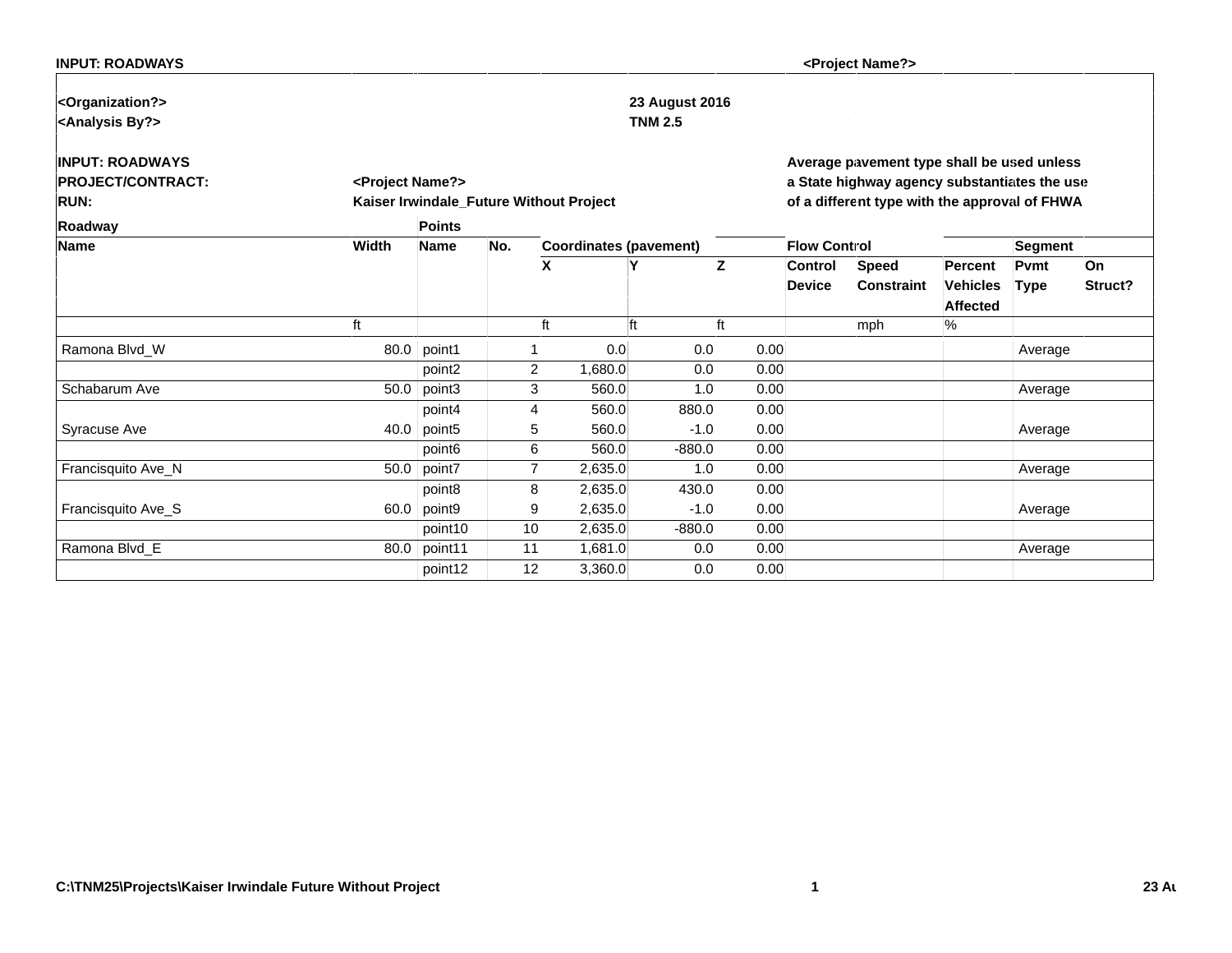| <b>INPUT: TRAFFIC FOR LAeq1h Volumes</b> |                                         |                |                |                |                       |                 | <project name?=""></project> |          |                |          |                    |                  |             |
|------------------------------------------|-----------------------------------------|----------------|----------------|----------------|-----------------------|-----------------|------------------------------|----------|----------------|----------|--------------------|------------------|-------------|
| <organization?></organization?>          |                                         |                |                |                | <b>23 August 2016</b> |                 |                              |          |                |          |                    |                  |             |
| <analysis by?=""></analysis>             |                                         |                |                | <b>TNM 2.5</b> |                       |                 |                              |          |                |          |                    |                  |             |
|                                          |                                         |                |                |                |                       |                 |                              |          |                |          |                    |                  |             |
| <b>INPUT: TRAFFIC FOR LAeq1h Volumes</b> |                                         |                |                |                |                       |                 |                              |          |                |          |                    |                  |             |
| <b>PROJECT/CONTRACT:</b>                 | <project name?=""></project>            |                |                |                |                       |                 |                              |          |                |          |                    |                  |             |
| <b>RUN:</b>                              | Kaiser Irwindale_Future Without Project |                |                |                |                       |                 |                              |          |                |          |                    |                  |             |
| Roadway                                  | <b>Points</b>                           |                |                |                |                       |                 |                              |          |                |          |                    |                  |             |
| Name                                     | <b>Name</b>                             | No.            | <b>Segment</b> |                |                       |                 |                              |          |                |          |                    |                  |             |
|                                          |                                         |                | <b>Autos</b>   |                | <b>MTrucks</b>        |                 | <b>HTrucks</b>               |          | <b>Buses</b>   |          | <b>Motorcycles</b> |                  |             |
|                                          |                                         |                | V              | ls.            | V                     | lS.             | V                            | S        | V              | lS.      | V                  | S                |             |
|                                          |                                         |                | veh/hr         | mph            | veh/hr                | mph             | veh/hr                       | mph      | veh/hr         | mph      | veh/hr             | mph              |             |
| Ramona Blvd_W                            | point1                                  |                | 5461           | 40             | 172                   | 40              | 115                          | 40       | $\Omega$       | $\Omega$ |                    | 0                | 0           |
|                                          | point2                                  | $\overline{2}$ |                |                |                       |                 |                              |          |                |          |                    |                  |             |
| Schabarum Ave                            | point3                                  | 3 <sub>l</sub> | 787            | 30             | 25                    | 30 <sup>°</sup> | 17                           | 30       | $\Omega$       | $\Omega$ |                    | $\Omega$         | $\Omega$    |
|                                          | point4                                  | 4              |                |                |                       |                 |                              |          |                |          |                    |                  |             |
| Syracuse Ave                             | point <sub>5</sub>                      | 5              | $\Omega$       | $\Omega$       | $\Omega$              | $\Omega$        | $\Omega$                     | $\Omega$ | $\Omega$       | 0        |                    | 0                | $\mathbf 0$ |
|                                          | point <sub>6</sub>                      | 6              |                |                |                       |                 |                              |          |                |          |                    |                  |             |
| Francisquito Ave_N                       | point7                                  |                | 128            | 35             | 4                     | 35              | $\overline{3}$               | 35       | $\Omega$       | $\Omega$ |                    | 0                | $\mathbf 0$ |
|                                          | point8                                  | 8              |                |                |                       |                 |                              |          |                |          |                    |                  |             |
| Francisquito Ave_S                       | point9                                  | 9              | 942            | 35             | 30                    | 35              | 20                           | 35       | $\Omega$       | 0        |                    | 0                | 0           |
|                                          | point10                                 | 10             |                |                |                       |                 |                              |          |                |          |                    |                  |             |
| Ramona Blvd_E                            | point11                                 | 11             | 4601           | 40             | 145                   | 40              | 97                           | 40       | $\overline{0}$ | 0        |                    | $\boldsymbol{0}$ | 0           |
|                                          | point12                                 | 12             |                |                |                       |                 |                              |          |                |          |                    |                  |             |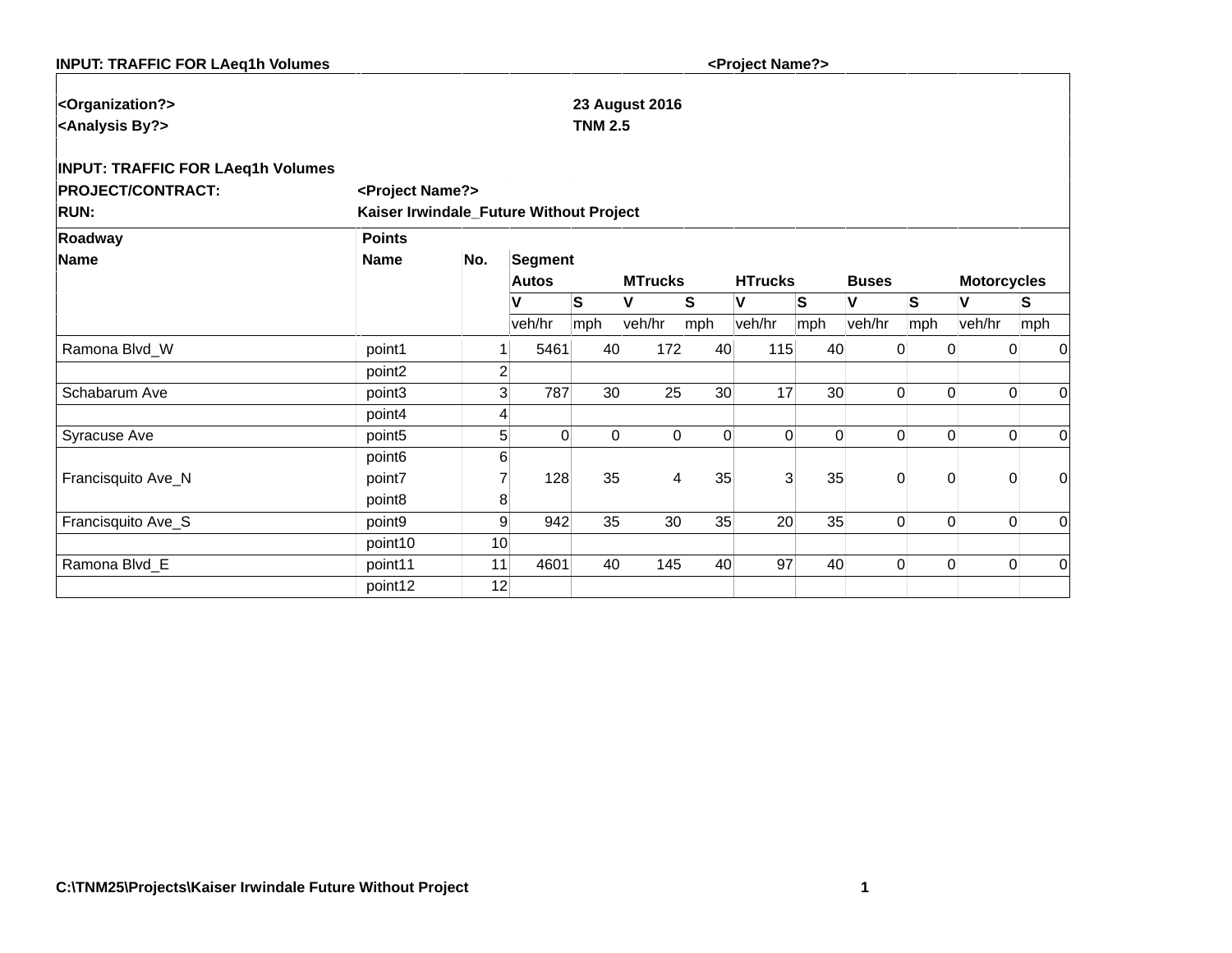| <b>INPUT: RECEIVERS</b>         |                |                              |                           |                                         |   |      |                       |                 | <project name?=""></project> |                                        |           |               |
|---------------------------------|----------------|------------------------------|---------------------------|-----------------------------------------|---|------|-----------------------|-----------------|------------------------------|----------------------------------------|-----------|---------------|
| <organization?></organization?> |                |                              |                           |                                         |   |      | <b>23 August 2016</b> |                 |                              |                                        |           |               |
| <analysis by?=""></analysis>    |                |                              |                           |                                         |   |      | <b>TNM 2.5</b>        |                 |                              |                                        |           |               |
| <b>INPUT: RECEIVERS</b>         |                |                              |                           |                                         |   |      |                       |                 |                              |                                        |           |               |
| <b>PROJECT/CONTRACT:</b>        |                | <project name?=""></project> |                           |                                         |   |      |                       |                 |                              |                                        |           |               |
| <b>RUN:</b>                     |                |                              |                           | Kaiser Irwindale_Future Without Project |   |      |                       |                 |                              |                                        |           |               |
| <b>Receiver</b>                 |                |                              |                           |                                         |   |      |                       |                 |                              |                                        |           |               |
| Name                            | No.            |                              | #DUs Coordinates (ground) |                                         |   |      | <b>Height</b>         |                 |                              | <b>Input Sound Levels and Criteria</b> |           | <b>Active</b> |
|                                 |                |                              | X                         |                                         | Z |      | above                 | <b>Existing</b> | <b>Impact Criteria</b>       |                                        | <b>NR</b> | lin.          |
|                                 |                |                              |                           |                                         |   |      | Ground                | LAeq1h          | LAeq1h                       | Sub'l                                  | Goal      | Calc.         |
|                                 |                |                              | ft                        | lft                                     |   | ft   |                       | dBA             | dBA                          | dB                                     | dB        |               |
| M <sub>1</sub> a                |                |                              | 560.0                     | 1,115.0                                 |   | 0.00 | 5.00                  | 59.60           | 66                           | 10.0                                   | 8.0       | Y             |
| M <sub>1</sub> b                | $\overline{2}$ |                              | 180.0                     | 1,050.0                                 |   | 0.00 | 5.00                  | 78.20           | 66                           | 10.0                                   | 8.0       | $\checkmark$  |
| M <sub>2</sub>                  | 3              |                              | 2,035.0                   | 111.0                                   |   | 0.00 | 5.00                  | 65.60           | 66                           | 10.0                                   | 8.0       | $\checkmark$  |
| M3                              | 5              |                              | 390.0                     | 151.0                                   |   | 0.00 | 5.00                  | 60.80           | 66                           | 10.0                                   | 8.0       | V             |
| M4                              | $6 \mid$       |                              | 940.0                     | $-53.0$                                 |   | 0.00 | 5.00                  | 70.40           | 66                           | 10.0                                   | 8.0       | Y             |